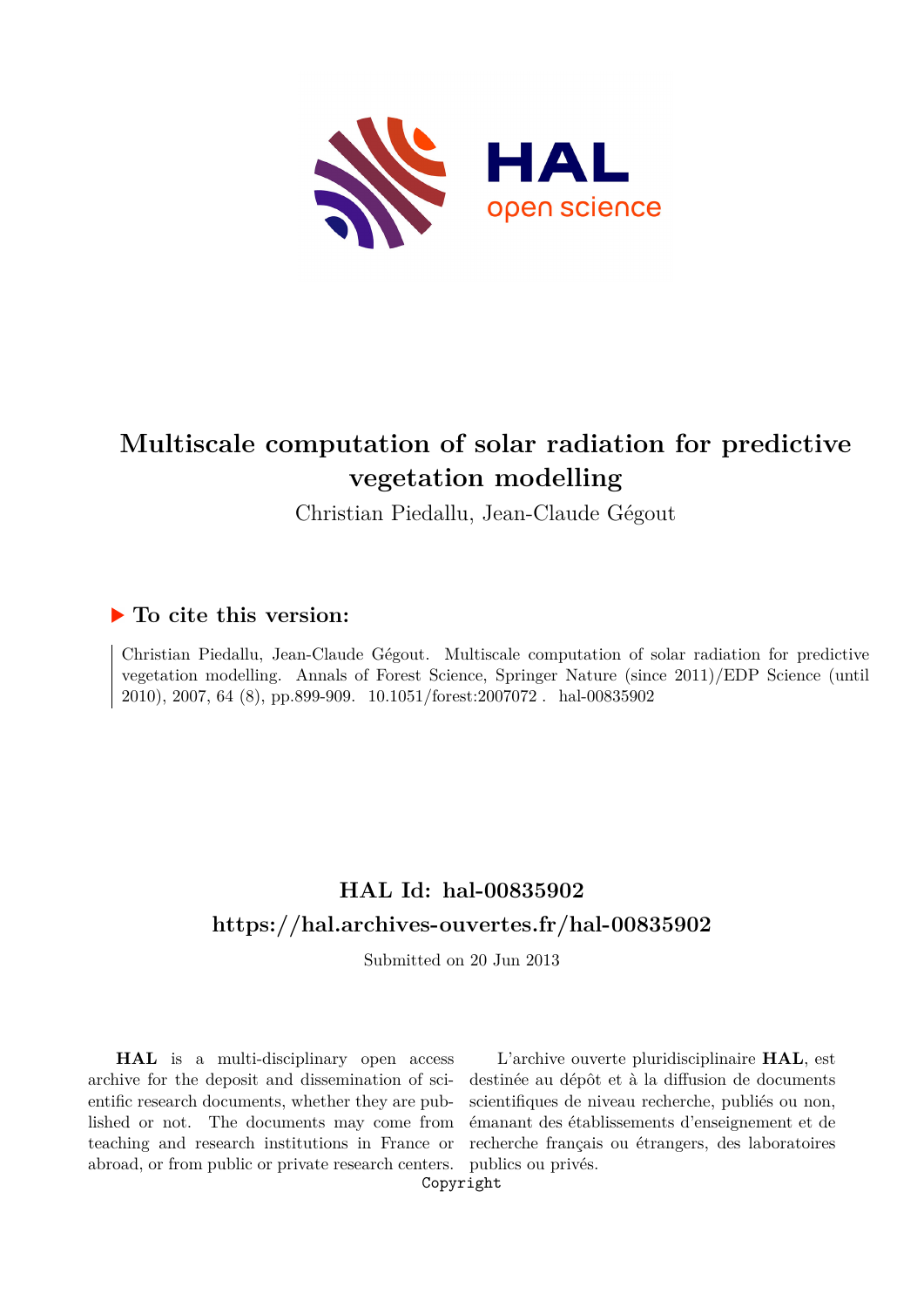# **Multiscale computation of solar radiation for predictive vegetation modelling.**

Christian Piedallu\*, Jean-Claude Gégout AgroparisTech-ENGREF, LERFoB UMR INRA-ENGREF 1092 – Équipe Écologie Forestière, 14 rue Girardet, 54042 Nancy Cedex, France

\* Corresponding author: christian.piedallu@agroparistech.fr

#### **Abstract**

The recent development of large environmental databases allow the analysis of the ecological behaviour of species or communities over large territories. Solar radiation is a fundamental component of ecological processes, but is poorly used at this scale due to the lack of available data. Here we present a GIS program allowing to calculate solar radiation as well locally as at large scale, taking into account both topographical (slope, aspect, altitude, shadowing) and global (cloudiness and latitude) parameters. This model was applied to the whole of France (540 000 km<sup>2</sup>) for each month of the year, using only a 50-metre digital elevation model (DEM), latitude values and cloudiness data. Solar radiation measured from 88 meteorological stations used for validation indicated a R² of 0.78 between measured and predicted annual radiation with better predictions for winter than for summer. Radiation values increase with altitude, and with slope for southern exposure, excepted in summer. They decrease with latitude, nebulosity, and slope for north, east, and west exposures. The effect of cloudiness is important, and reduces radiation by around 20% in winter and 10% in summer. Models of plant distribution were calculated for *Abies alba*, *Acer pseudoplatanus*, and *Quercus pubescens*, for France. The use of solar radiation improved modelling for the three species models directly or through the water balance variable. We conclude that models which incorporates both topographical and global variability of solar radiation can improve efficiency of large-scale models of plant distribution.

**Keywords:** solar radiation/water balance/geographical information system (GIS)/digital elevation model (DEM)/ plant distribution models/vegetation modelling.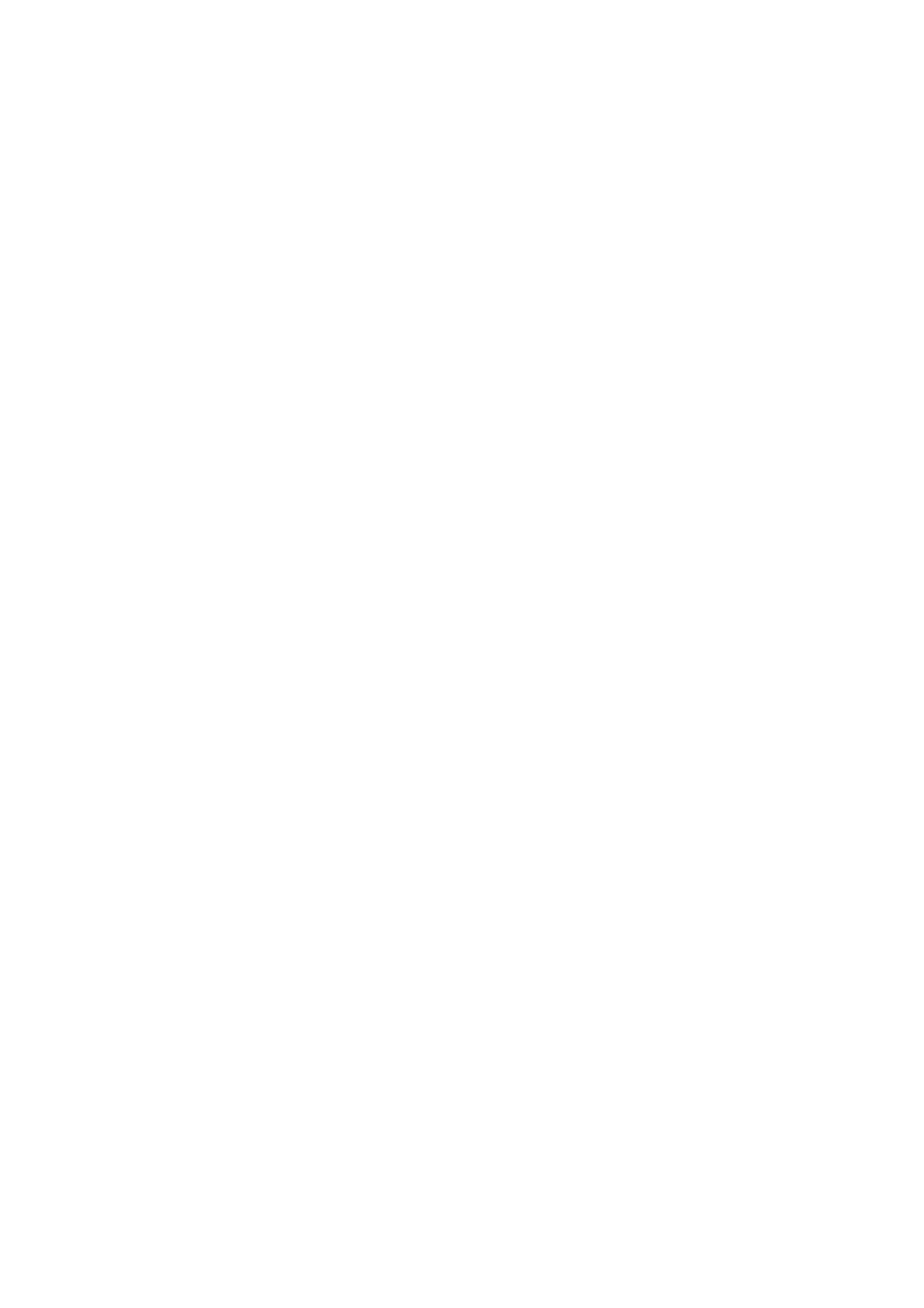#### **-Introduction**

Solar radiation plays a paramount role in the distribution, composition, and productivity of ecosystems through photosynthesis and the water cycle. Solar radiation contributes to several parameters of the water balance (air and soil heating, evapotranspiration, winds, snow and ice melt), and represents a direct resource gradient (Austin, 2002b), which is related to vegetation processes. It is thus not surprising that many studies try to link solar radiation to the distribution of plant species (Davis and Goetz, 1990; Guisan and Zimmermann, 2000; Meentemeyer *et al.*, 2001; Lehmann *et al.*, 2002; Brang *et al.*, 2005; Lebourgeois, 2007). However, studies using solar radiation generally concern limited areas (from a few hectares to hundreds of square kilometres), due to the difficulty of accurately computing local and larger-scale radiation.

Solar radiation is measured directly at ground meteorological stations. Data can be interpolated to larger areas (Thornton *et al.*, 2000; Huld *et al.*, 2003), but the limited number of meteorological stations recording this parameter, and the strong variability due to topography, have hampered the drawing of accurate radiation maps (Fu and Rich, 2002; Hofierka and Suri, 2002). Satellite data, such as that of Meteosat, AVHRR or GOES, allow a spatial approach to vast territories, but the values do not take into account topographic variability (Hofierka and Suri, 2002).

Since the early 1990s, geographical information systems (GIS) technology has enabled researchers to develop several models of solar radiation. The "ATM" (Dubayah and Vankatwijk, 1992) and "Solarflux" (Hetrick *et al.*, 1993) models were the first developed, and were followed by others such as "Shortwave" and "Direct" (Kumar *et al.*, 1997), "Solar Analyst" (Fu and Rich, 2002), "Toporad" (Kang *et al.*, 2002), "SRAD" (Wilson and Gallant, 2000), "FORGAP" (Van Dam, 2001), and "r.sun" (Hofierka and Suri, 2002). These models adopt different methods of calculating radiation, but their use makes possible a great quantity of calculations, they are cost-efficient, well suited to topographically complex areas, and accurate (Duguay, 1993; Rich *et al.*, 1995). The data can be calculated with high resolution, according to the digital elevation model (DEM).

With the development of large databases (Brisse *et al.*, 1995; Gégout *et al.*, 2005) and methods of sampling (Elith *et al.*, 2006), vegetation studies require accurate environmental data over larger and larger areas in order to model species distribution on the scale of their distribution area (Guisan and Thuiller, 2005b). At broad scale, radiation calculation need to combine small-scale variability caused by topographic variations and large-scale modulators like latitude or cloudiness (Dubayah and Loechel, 1997). Some of the existing programs are not suited to large scale calculations because they only provide clear sky radiations, or they considered latitude as constant value (Kumar *et al.*, 1997; Fu and Rich, 2002). Other models used more elaborated methods of calculation, but they require many parameters difficult to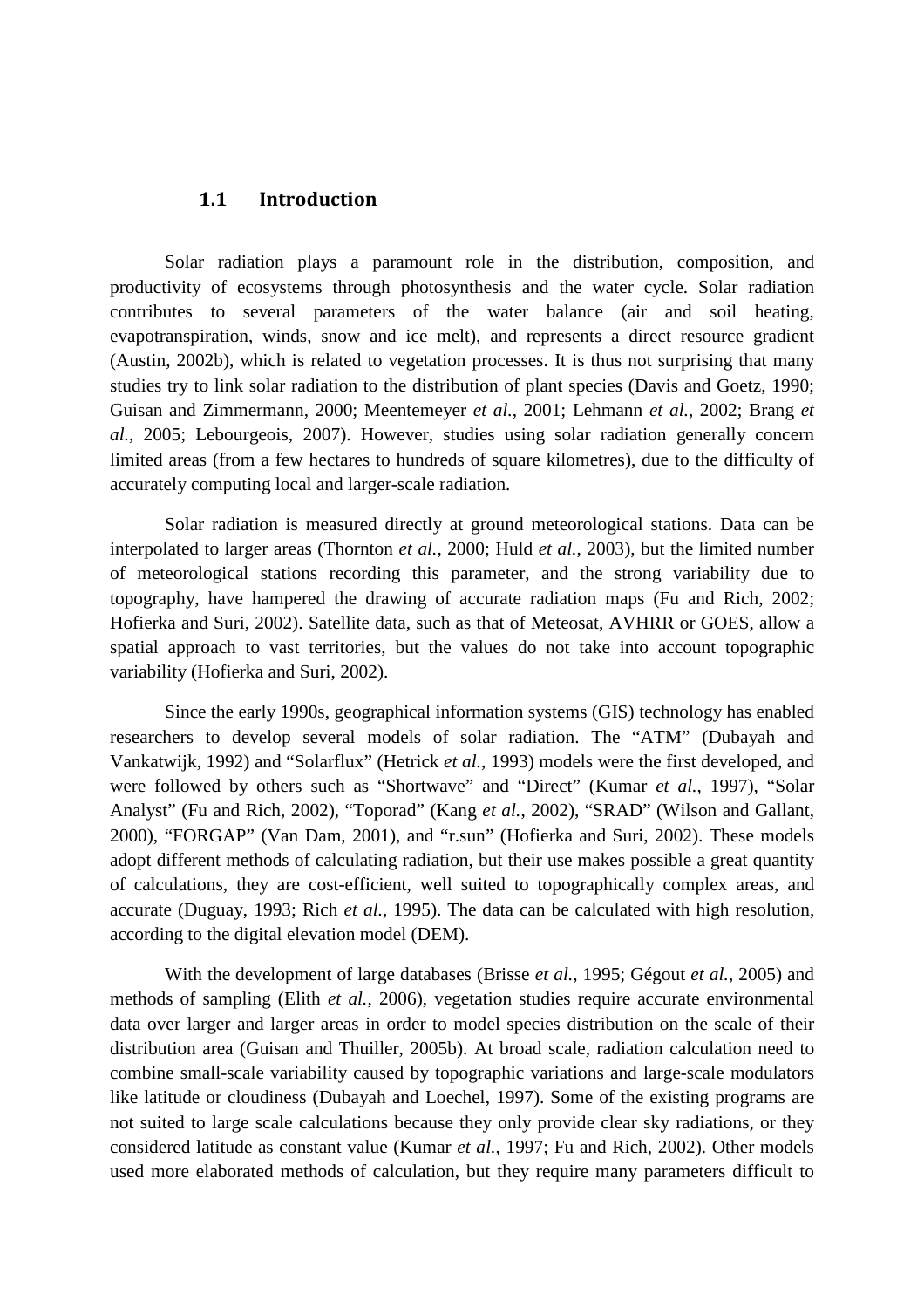spatially estimate and not always available on the study site like sunshine fraction, albedo, min and max air temperature, or atmospheric transmittance (Wilson and Gallant, 2000; Kang *et al.*, 2002). This problem of input availability is accentuated when studies overlay different countries, generally having heterogeneous ground meteorological datasets. If the improvement in computing capacity now allow national or continental solar radiation calculations at fine resolution, this limitations of current models explain they are actually poorly used in large-scale plant distribution modelling. If many studies established importance of solar radiation at local scale (Kumar and Skidmore, 2000; Horsch, 2003), its ability to improve plant distribution model at large scale is actually weakly known.

The aim of this study was to :

- present a new GIS based program, called Helios, allowing to easily calculate accurate solar radiation values, useful to predict plant distribution as well locally as for broad scales. This program must require few input parameters, largely available over the world;
- validate the solar radiation computation over a large area;
- evaluate the ability of calculated solar radiation to improve large scale plant distribution models.

The Helios program has been developped linked with ArcInfo, one of the most popular GIS software packages. The calculation combines local topographical (slope, aspect, shadowing) and global (cloudiness and latitude) parameters, allowing to estimate solar radiation whatever the scale. It requires only the use of a digital elevation model and values of cloudiness. This datas are freely available on the web for most of the countries. The values of cloudiness, which are classical measures, can also be interpolated from meteorological stations.

The radiation model was implemented for France at the finest available resolution covering the whole country (50\*50 m. spaced grid). To assess their quality, modelled radiation data were compared to measured data in 88 meteorological stations scattered over the country. We then evaluated the sensitivity of the model on different geographical scales according to slope, aspect, altitude, latitude or cloudiness. Finally, we modelled the distribution of three plant species (*Abies alba*, *Quercus pubescens*, and *Acer pseudoplatanus*), in order to evaluate the ability of Helios to improve plant distribution models.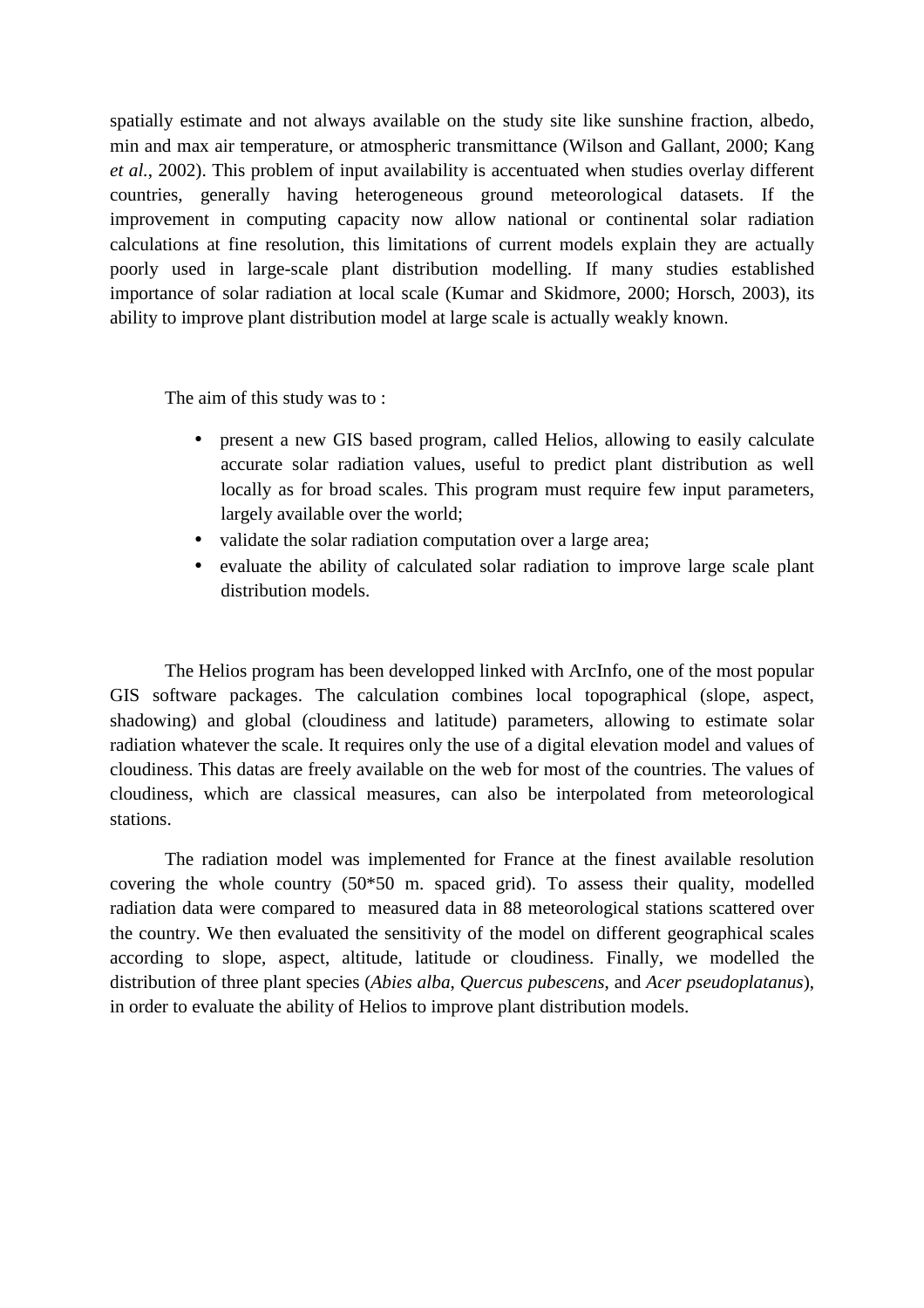#### **-Method**

#### **1.2.1 Model description**

Shortwave radiation covers the 0.28-5 µm range of the spectrum, they can be separated into three components (Gates, 1980; Dubayah and Rich, 1995) : direct radiation from the sun, which is generally the greatest; diffuse sky radiation, which is diffused by the atmosphere and depends on its composition, and terrain-reflected radiation, which is the part of the direct or diffuse radiation scattered by the ground. This component is a function of the ground cover, and can be large for snow-covered areas because of high albedo. The amount of global radiation is obtained by summation of the direct, diffuse and terrain-reflected components at the earth's surface. They are determined by three groups of factors: geometric relations between the sun and the earth's surface, atmospheric attenuation and topographic factors (Gates, 1980; Rich *et al.*, 1995; Van Dam, 2001; Hofierka and Suri, 2002). Geometric relations between the sun and the earth's surface are characterised by the earth's geometry, revolution, and rotation, that can be calculated with astronomic formulas. This explains the global scale latitudinal gradient observed with vegetation. Atmospheric attenuation is due to gases, and solid and liquid particles. Extraterrestrial solar radiation is attenuated according to the thickness of the atmosphere, and calculated according to altitude. It can be determined with a good level of precision. Topographic factors induce strong variations on a local scale, due to surface orientation and surface inclination, which modify the angle of incidence of insolation (Gates, 1980). On the other hand, sky obstruction by surrounding topography, which can be simulated with a DEM, can limit direct radiation in mountainous terrain by shadowing. These factors can be modelled with high accuracy, depending on the resolution of the DEM. Attenuation by clouds is considered separately. It can provide from different sources of data (Dubayah and Loechel, 1997). We used empirical equations based on extrapolation of average monthly cloudiness measured at ground meteorological stations (Kasten and Czeplak, 1980).

#### *1.2.1.1.* Earth-sun geometry

Sun position in the sky is a function of the time and latitude (Gates, 1980). At the beginning of the process, a grid with latitude values for each pixel is generated, which enables the use of latitude as a variable during all of the calculations. Sun position is defined by its solar altitude and solar azimuth angles.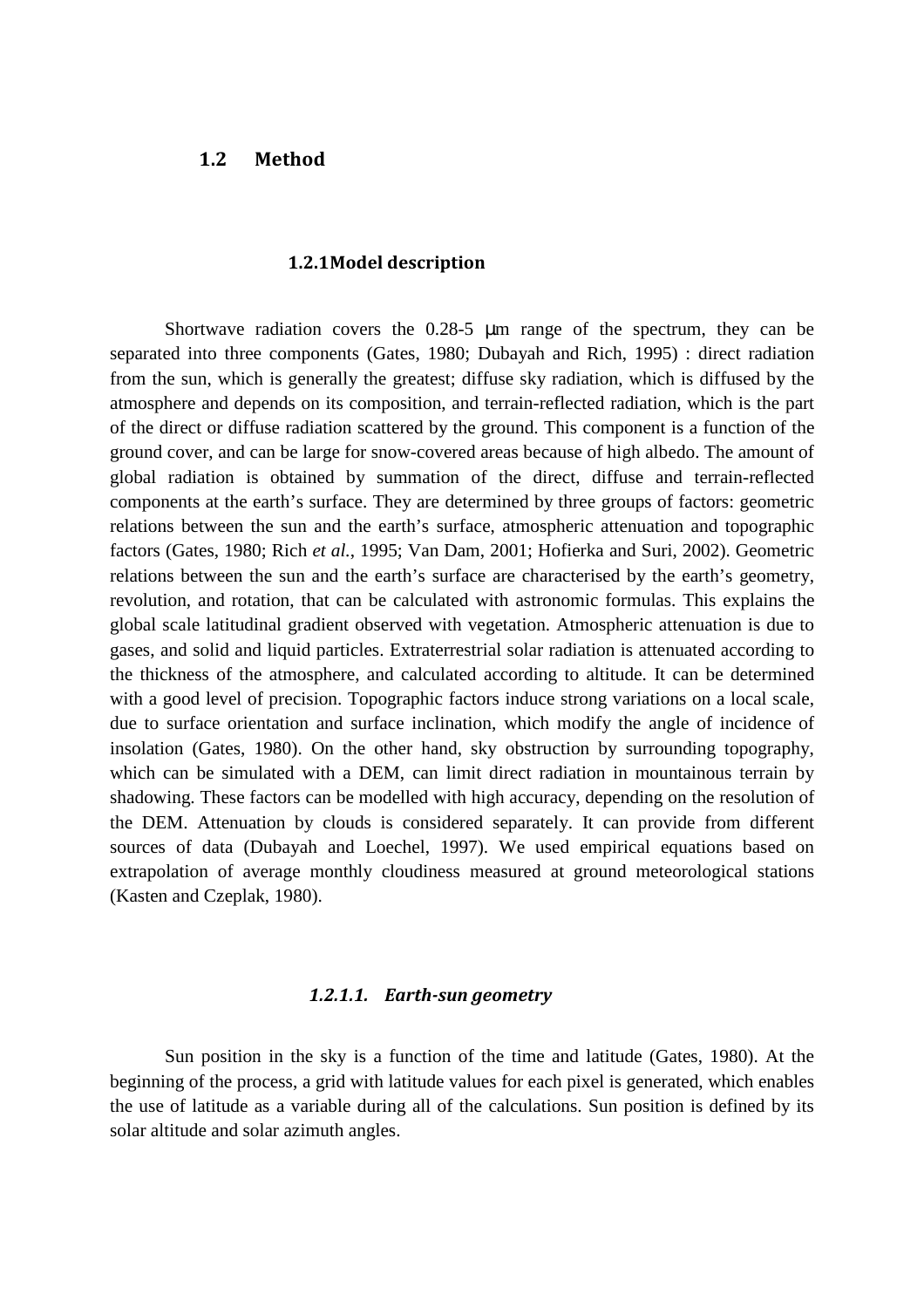Solar altitude angle  $(\alpha)$  defines the elevation of the sun above the horizon for a location:

$$
\sin \alpha = \sin \varphi * \sin \delta + \cos \varphi * \cos \eta * \cos \delta \tag{1}
$$

where  $\varphi$  is latitude calculated for the studied cell,  $\eta$  is hour angle, (i.e. the angular distance between the sun and the local meridian line),  $\delta$  is solar declination, the angle between the solar beam and the equatorial plane, varying depending on day number J (Cooper, 1969) (all formulas parameters and their abbreviations are resumed in Table 3.1):

$$
\delta = 23.45 \times \sin(360 (284 + \text{J}) / 365) \tag{2}
$$

Solar azimuth  $(\beta)$  is the angle between the sun and true north. Oke's (Oke, 1987) formula was used:

$$
\cos \beta = (\sin \delta * \cos \varphi - \cos \delta * \sin \varphi * \cos \eta) / \cos \alpha \tag{3}
$$

#### **1.2.1.2.** Light characteristics and extinction

We calculated the solar flux outside the atmosphere (Rout, W/m<sup>2</sup>) with the model of Kreith and Kreider (1978). Solar flux is a function of solar constant Sc (we used the World Radiation Center value of 1367 W/m²), and the day of year (J) :

$$
Rout = Sc * (1 + 0.034 * cos (360 J/365))
$$
\n(4)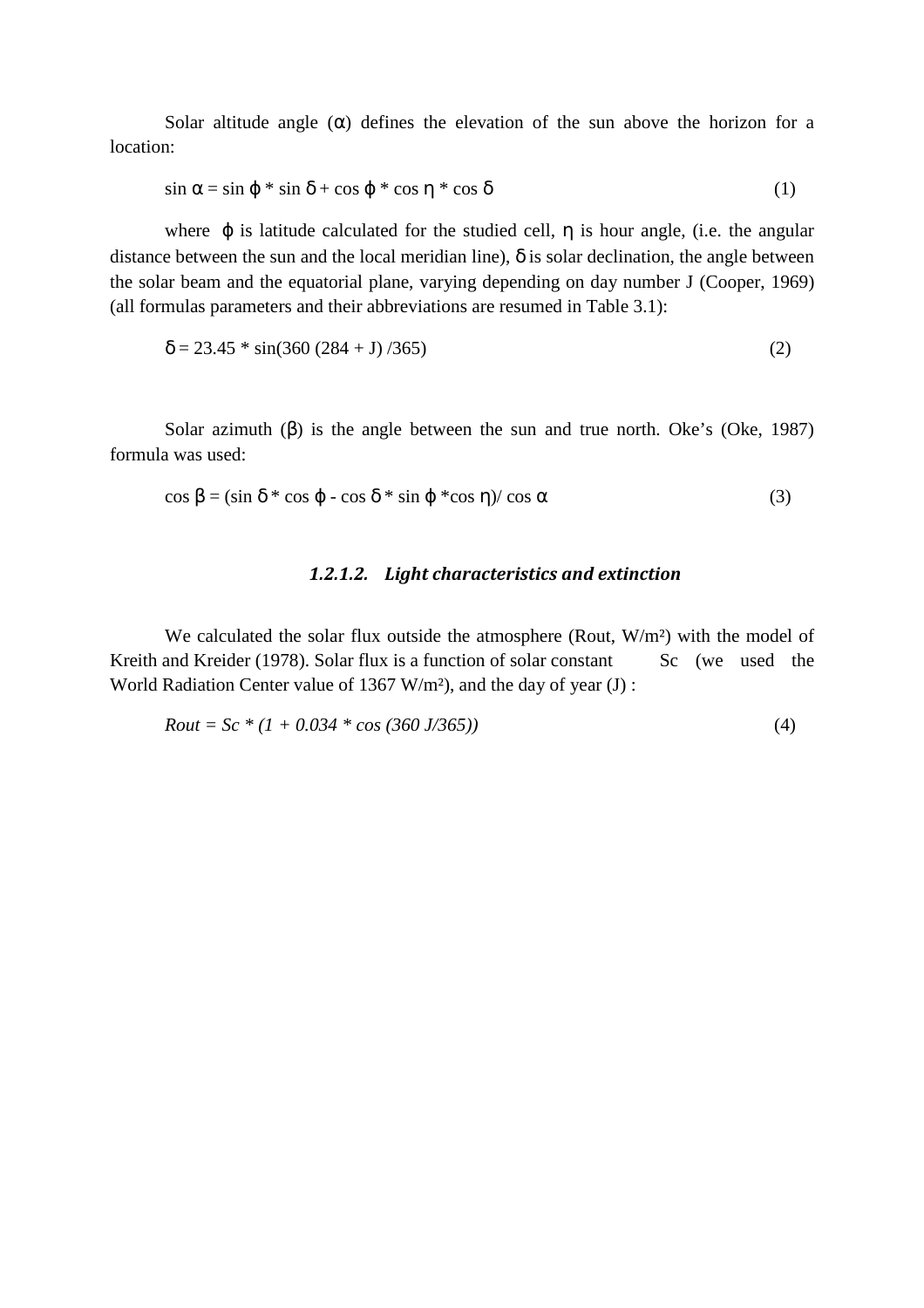| Parameters                                                | <b>Abbreviation</b> | Value                 | References               |
|-----------------------------------------------------------|---------------------|-----------------------|--------------------------|
| Earth-sun geometry                                        |                     |                       |                          |
| Solar altitude angle                                      | $\alpha$            |                       | Gates, 1980              |
| Latitude                                                  | φ                   |                       |                          |
| Hour angle                                                | η                   |                       |                          |
| Solar declination                                         | δ                   |                       | Cooper, 1969             |
| Day number                                                |                     |                       |                          |
| Solar azimuth                                             | ß                   |                       | Oke, 1987                |
| Light characteristics and extinction                      |                     |                       |                          |
| Solar flux outside the atmosphere                         | Rout                |                       | Kreith and Kreider, 1978 |
| Solar constant                                            | <b>Sc</b>           | 1367 W/m <sup>2</sup> |                          |
| Coefficient of transmissivity                             | $\tau^{\rm M}$      | $\tau = 0.6$          | Gates, 1980              |
| Length of the path                                        | M                   |                       | Kreith and Kreider, 1978 |
| Atmospheric pressure                                      | p/p0                |                       | List, 1984               |
| Altitude                                                  | h                   |                       |                          |
| Relative path length of the optical air mass at sea level | Mo                  |                       | Kreith and Kreider, 1978 |
| <b>Topographical effects</b>                              |                     |                       |                          |
| Angle of incidence                                        | $\cos i$            |                       | Campbell, 1981           |
| Slope (°)                                                 | χ                   |                       |                          |
| Aspect $(°)$                                              | βs                  |                       |                          |
| Global radiation calculation                              |                     |                       |                          |
| Direct radiation                                          | Rdir                |                       | Gates, 1980              |
| Binary value of shadowing                                 | Sh                  |                       |                          |
| Diffuse radiation                                         | Rdiff               |                       | Liu and Jordan, 1960     |
| Terrain-reflected irradiance                              | Rreff               |                       | Gates, 1980              |
| Reflectance of the ground surface                         | r                   | 0.2                   |                          |
| Global radiation                                          | Rtot                |                       | Gates, 1980              |
| <b>Overcast calculation</b>                               |                     |                       |                          |
| Cloud attenuation factor                                  | Kc                  |                       | Kasten and Czeplak, 1980 |
| Overcast radiation                                        | Rtote               |                       |                          |
| Cloudiness (oktas)                                        | N                   |                       |                          |

*Table 3.1: parameters and references used in Helios program.* 

The coefficient of transmissivity  $\tau^M$  represent the fraction of incident radiation at the top of the atmosphere which reaches the ground along a vertical trajectory. We chose a value of 0.6 for τ (Gates, 1980). M represents the length of the path according to the solar azimuth. In mountainous areas it is necessary to use a correction factor related to the atmospheric pressure p/p0, which depends on altitude. We used the formulas of List (1984) and Kreith and Kreider (1978) :

$$
M = Mo * P/Po \tag{5}
$$

P/Po (mbar/mbar) is the correction of the atmospheric pressure calculated as follows:

$$
P/Po = ((288-0.0065 * h)/288)^{5.256}
$$
 (6)

Where h is altitude.

Mo is the relative path length of the optical air mass at sea level :  $Mo = \sqrt{1229 + (614 * sin \alpha)^2} - 614 * sin \alpha$  (7)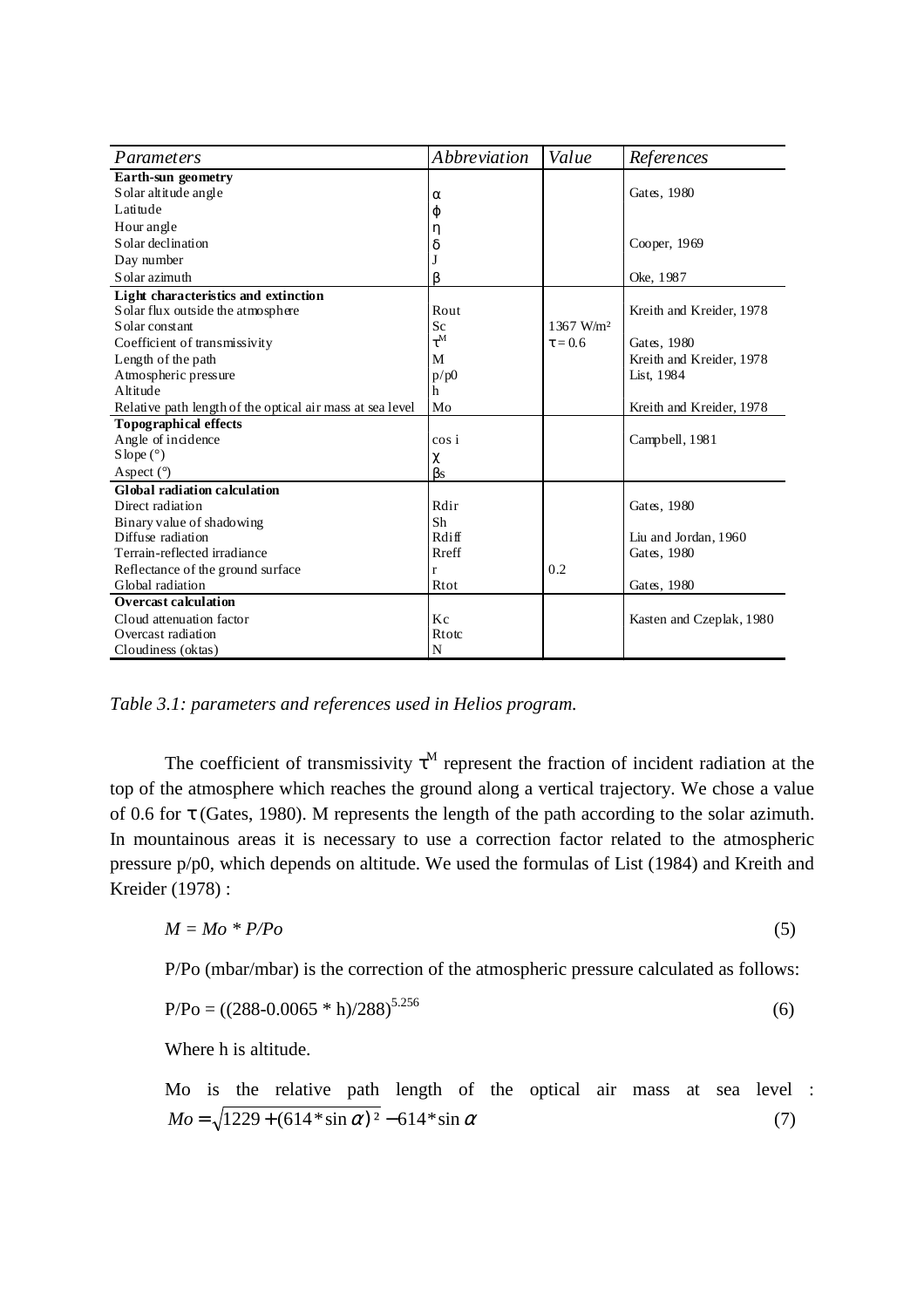#### 1.2.1.3. Topographical effects

To calculate radiation on tilted surfaces, it is necessary to define the angle of incidence (cos i) between the incoming solar ray and the surface of the ground. It varies with sun position and topographical conditions (Campbell, 1981):

$$
\cos i = \cos \alpha * \sin \chi * \cos (\beta - \beta s) + \sin \alpha * \cos \chi \tag{8}
$$

where  $\gamma$  is slope (degrees), and  $\beta$ s is aspect (degrees).

#### 1.2.1.4. Global radiation computation

The hourly calculation of global radiation is obtained by the summation of direct (Rdir), diffuse (Rdiff) and reflected radiation (Rref) from surrounding terrain (Gates, 1980):

$$
Rdir = Sh * Rout \tau^{M} \cos i
$$
 (9)

where Sh is a binary value of shadowing calculated for each hour and each integer value of solar altitude angle (α) and solar azimuth (β) (table 3.1). Sh is calculated using the hillshade command in Arcinfo software, allowing to project a luminous ray of light from the calculated position of the sun on the DEM. When the cell is in the shadow of neighbouring slopes the value is 0, otherwise it is 1.

Modelling diffuse radiation is complex because irradiation is anisotropic, particularly under cloudy conditions. We assumed that diffuse radiation is isotropic (Dubayah, 1994; Kumar *et al.*, 1997) and chose the model of Liu and Jordan (1960). This model takes into account solar altitude angle and transmissivity of the atmosphere under clear-sky conditions:

$$
Rdiff = Rout * (0.271 - 0.294 * \tau^{M}) * sin\alpha
$$
 (10)

Terrain-reflected irradiance is calculated using Gate's formula (Gates, 1980):

$$
Rref = r * Sc * (0.271 + 0.706 \tau^{M}) * sin \alpha * sin^{2} (X/2)
$$
\n(11)

where r is the reflectance of the ground surface (we used a value of 0.2).

The summation of the three components gives global radiation (Rtot) for each hour of calculation (W/m²) *:*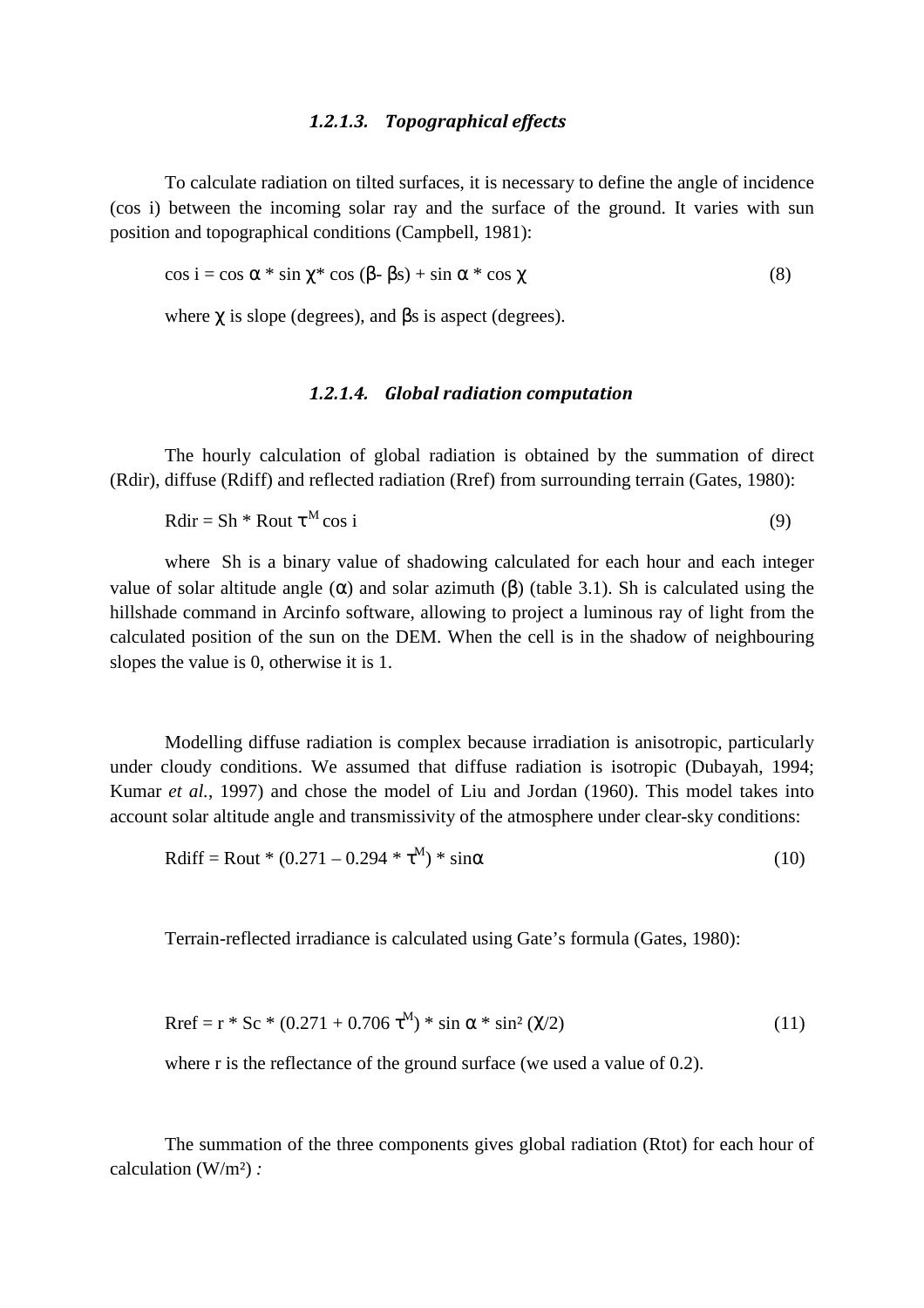Daily values of global radiation are calculated by summation of hourly values from sunrise to sunset. Overcast sky (Dubayah and Loechel, 1997; Hofierka and Suri, 2002) are calculated using the cloud attenuation factor (Kc) defined by Kasten and Czeplak (1980). This empirical equation is easy to use, requiring cloudiness measured in oktas, as generally observed in meteorological ground stations, each okta representing cloud cover of 1/8 of the sky. A sufficient number of meteorological cloudiness ground measurements allow to interpolate them to obtain a spatially explicit information. Otherwise, gridded data sets are available for a large part of the world on the CRU website (New *et al.*, 1999). For France, we interpolated average values resulting from 30 years of daily measurements of 87 ground stations provided by Météo France, using the IDW method. We obtained a mean cloudiness grid for each month, at the same resolution as that of the DEM. Overcast radiation (Rtotc) was then calculated daily using the following equation:

$$
R \text{totc} = R \text{tot}^* \text{Kc} \tag{13}
$$

Where Kc =  $(1 - 0.75(N/8)^{3.4})$  (14) and where N is cloudiness in oktas.

Global radiation can be calculated for durations from one day to one year, by summation of daily values over the period considered. This method is probably the most accurate, but is very costly in terms of computer time, and not well suited to calculations over large areas with high resolution and for long periods (monthly calculation, for example). To limit the calculation time, it is possible to estimate monthly solar radiation by extrapolating a limited number of daily calculations. In this case, the user defines a calculation interval, and the period is then divided into intervals of equal amplitude. For each interval, radiation is calculated for the median day and weighted by the number of days that it represents. This method reduces computing time, the daily variations being small in general.

#### 1.2.2. Data calculation and assessment

The program Helios was run for the whole of France (540 000 km²), using a digital elevation model with 50 m x 50 m grid spacing. Solar radiation was calculated monthly and annually and mapped. To reduce computing time, monthly values were extrapolated from the median day for each of the 12 months.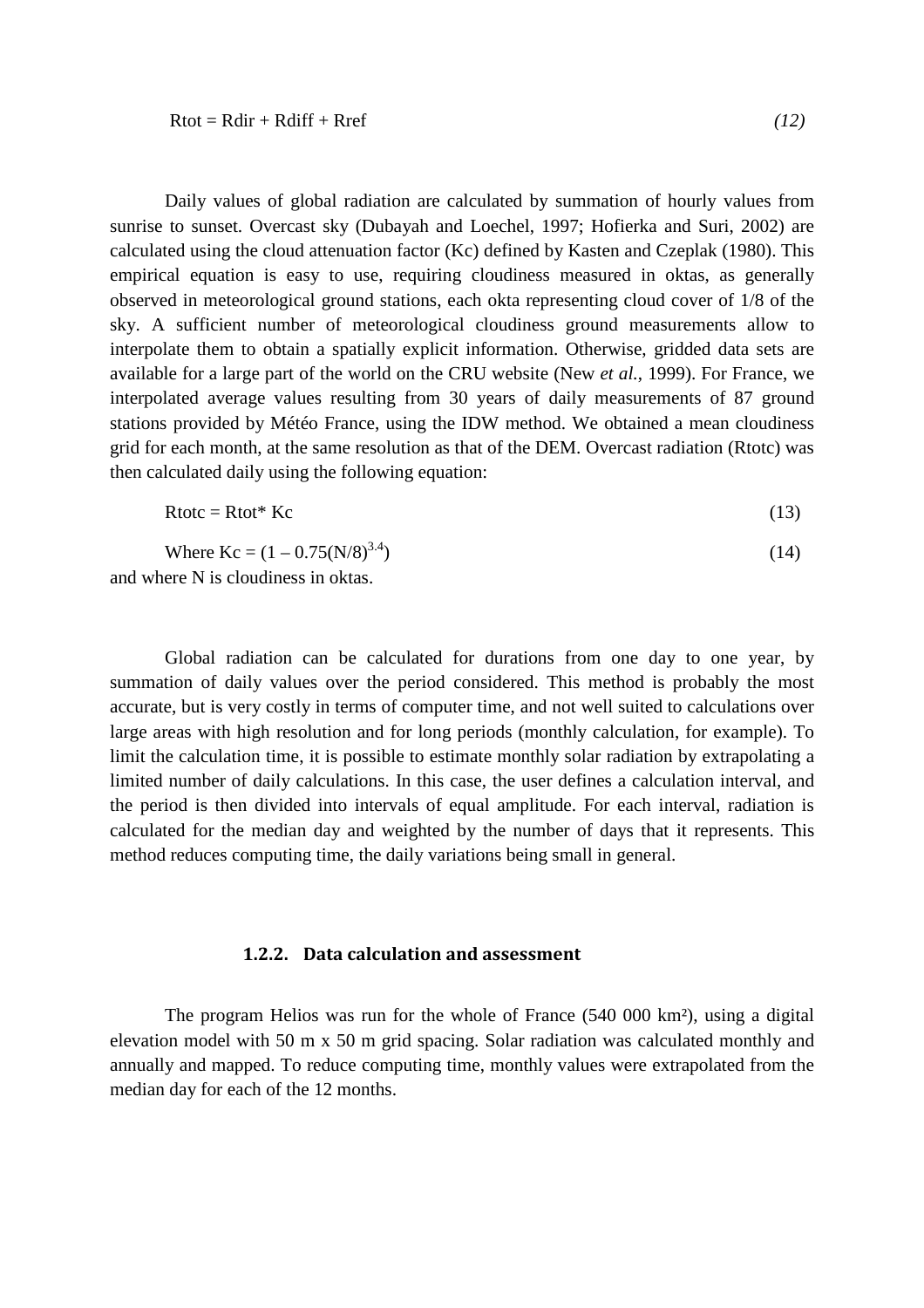The model was validated by comparing the data produced by Helios with those measured at meteorological stations of the Météo France network. We selected 88 weather stations scattered over the country, different from those used for the cloudiness calculations, located with an accuracy of 100 metres, and which have a minimum of 5 years of recording for each decade studied. The decadal values were collected over the period 1971-2002, and were aggregated to calculate monthly averages in order to be compared with GIS calculations. Errors generated by the interpolation to the entire month of a calculation achieved on a single day (the median of the month) were also evaluated. The quality of the model estimations was assessed by the absolute and relative mean differences between measured and Helios values, and by the correlation coefficient between these two values.

We also studied the sensitivity of the model according to conditions of slope, altitude, aspect, latitude, and cloudiness. We analysed the variability of radiation using the average values on the geographic area of calculation for all this environmental variables, except the one studied for which we changed its values with a specified interval, between its minimum and maximum. For example, to study latitude effect at national scale, we averaged values for slope, aspect, altitude and cloudiness, calculated for France, and made varying latitude from 41° (min value) to 51° (max value), by step of 1°. It corresponds to 11 simulations realised with Helios to make the solar radiation calculation for each degree of latitude. For altitude, we limited the test below 3000 metres, which is the limit of vegetation. The effect of scale was considered for three nested areas: the whole of France (540 000 km²), the Lorraine region in northeastern France (24 000 km<sup>2</sup>), and the Cornimont catchment in the Vosges mountains, northeastern France (2.4 km²).

## 1.2.3. Use of calculated solar radiation in plant species distribution modelling

A classical statistical method, stepwise logistic regression (McCullagh and Nelder, 1997), was used to model plant species distribution in order to estimate if solar radiation calculated with Helios could improve vegetation models for large scale studies. Three forest species known to be sensitive to light were used : *Abies alba*, *Acer pseudoplatanus*, and *Quercus pubescens*. *Abies alba* (Silver Fir) is a 35-45 m coniferous tree, common in mountain ranges of France and Europe, and *Acer pseudoplatanus* (Sycamore) is a 20-30 m deciduous tree, principally distributed in continental Europe and eastern France. These two species are known to prefer atmospheric moisture (Rameau *et al.*, 1993). *Quercus pubescens* (Pubescent Oak) is a 10-25 m. sub-Mediterranean heliophilous and thermophilous tree, present in the southern two-thirds of France.

The presence/absence of these tree species was extracted from the EcoPlant (Gégout *et al.*, 2005) and Sophy (Brisse *and De Ruffray*, 1995) databases which store complete floristic inventories on plots scattered over France. The position of the plots is known within 10 to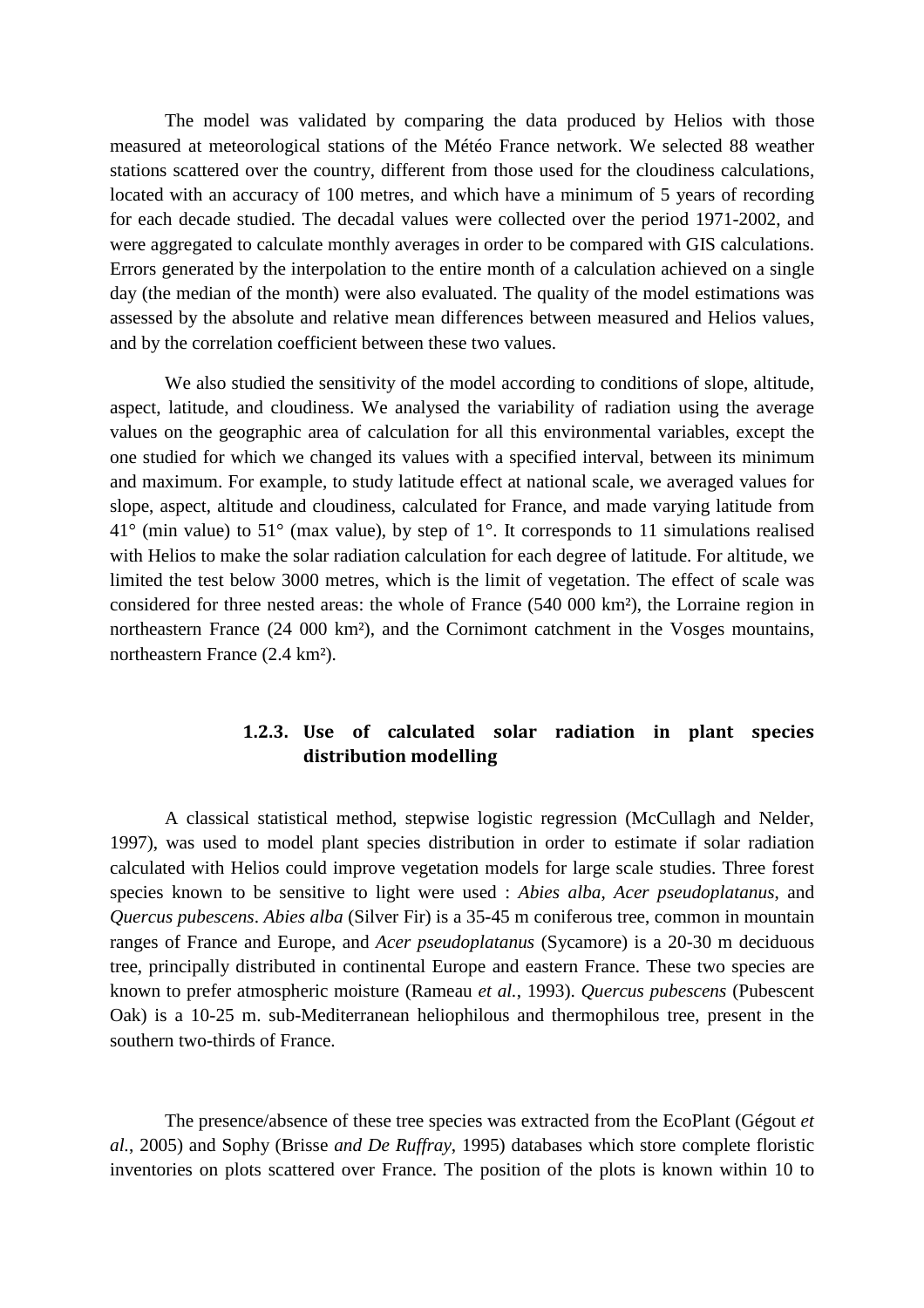1000 m precision. We used a sample of plots stratified according to latitude (3 strata: 41-48°, 45-47.5 °, 47.5-51°), slope and aspect (3 strata: slope less than 5°, more than 5° in north slope , more than 5° in south slopes). The data set contains 6219 plots, with each of the 9 strata including 514 to 750 plots (Figure 3.1). Plots too close to each other were eliminated in order to ensure a minimum distance of 1000 m between plots and thus avoid problems in distribution modelling linked to spatial autocorrelation.



*Figure 3.1: Location of the 6219 plots used to model plant species distribution.* 

For the three species, we evaluated the predictive ability of solar radiation. We compared distribution models realised without solar radiation values and others including Helios irradiation, considered alone or integrated in water balance calculations. In the first time, we modelled the species distribution according to four ecological variables relevant to characterisation of plant distribution (Franklin, 1995; Thuiller *et al.*, 2003; Moser *et al.*, 2005; Pinto and Gegout, 2005): mean annual temperature (MaT), mean annual precipitation (MaP), altitude, and soil pH. These variables were extracted from four GIS data layers: AURELHY model at 1 km² resolution for MaT and MaP (Benichou and Le Breton, 1987), DEM from the French Geographic Institute (IGN) at 50 m resolution for altitude, and pH from unpublished map elaborated with plant indicator values and used successfully to predict *Acer campestre* and *Vaccinium myrtillus* distribution (Coudun and Gégout, 2005b; Coudun *et al.*, 2006b).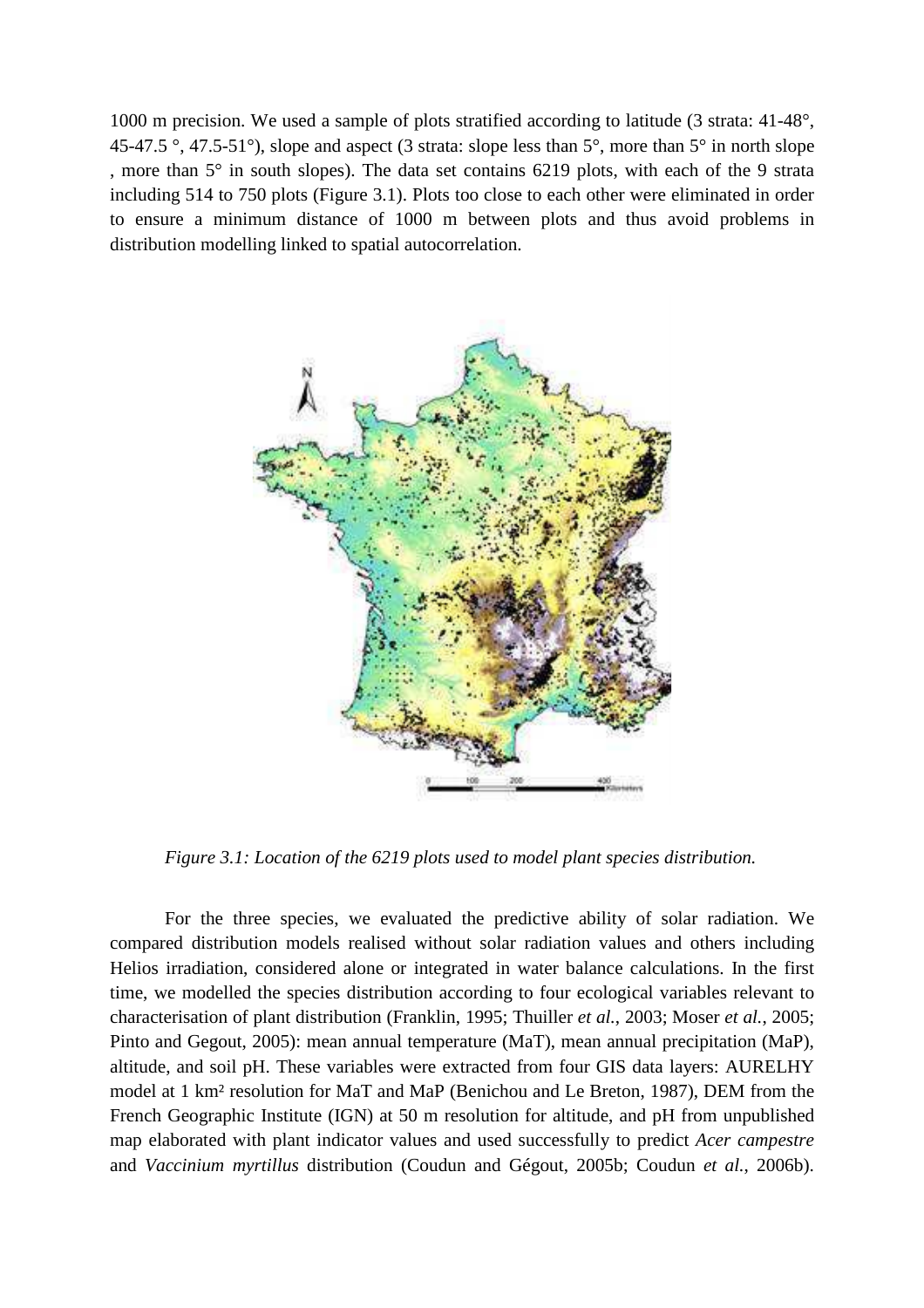Correlation between solar radiation and other variables used to model species distributions are poor:  $R^2$  varies from 0.00094 for MaP to 0.066 for pH, ensuring the absence of multicolinearity problems during the distribution modelling phase.

Logistic regression was used to elaborate the models with a forward stepwise procedure to select the most relevant of these variables. At each step, we selected the variable having the maximal residual deviance (Coudun *et al.*, 2006b), tested with its quadratic form or if it not significant with the monotonic one (p-value  $< 0.001$ ). The procedure was stopped when the adding of a new variable do not involve a significative increase of explained deviance or the remaining variables was not significant ( $p < 0.001$ ). The quality of the model is characterised by explained deviance (D²).

We then added to the initial candidate variables a supplementary one, in order to evaluate the direct correlation between modelled radiation and plant distribution, as well as its correlation through water balance, which is of crucial importance for plant distribution (Austin, 2002b). We compared effects of water balance calculated with the Thornthwaite formula (WBth), and water balance calculated with Turc's formula (Wbtu). These two water balance calculations obtained by substracting PET to precipitation are well known since a long time and largely used in ecological modelling (Austin, 2002b). WBth is calculated with a PET formula which uses only temperature values and latitude (Rich *et al.*, 1995). The computation of solar radiation, combined with temperature values, allows to use Turc PET formula to calculate WBtu (Turc, 1961). We chose to calculate the value of the supplementary variable for June because of this month's importance for plant growth and distribution. The stepwise procedure was then run again including successively solar radiation, WBth and Wbtu, in complement to the initial Mat, MaP, altitude and soil pH variables.

### **1.3. Results**

Annual solar radiation values ranged from 1200 to 7200 MJ/m², with a mean value near 4500 MJ/m² (Figure 3.2). The national map shows a latitudinal gradient with a radiation increase from north to south, with higher values in the Mediterranean area than on the Atlantic coast at the same latitude. The inset showing a little catchment in the Vosges mountains highlights the importance of topographic conditions on radiation in mountainous areas. For France, mean monthly values range between 880 MJ/m² in July and 350 MJ/m² in December. Maximum values are located on the southern slopes in the centre of the French Alps, and minimal values are both located in the north of France and on northern slopes in the mountains. The difference in radiation due to topography is as great in rugged mountains (cf. central Alps) as between the south and north of France.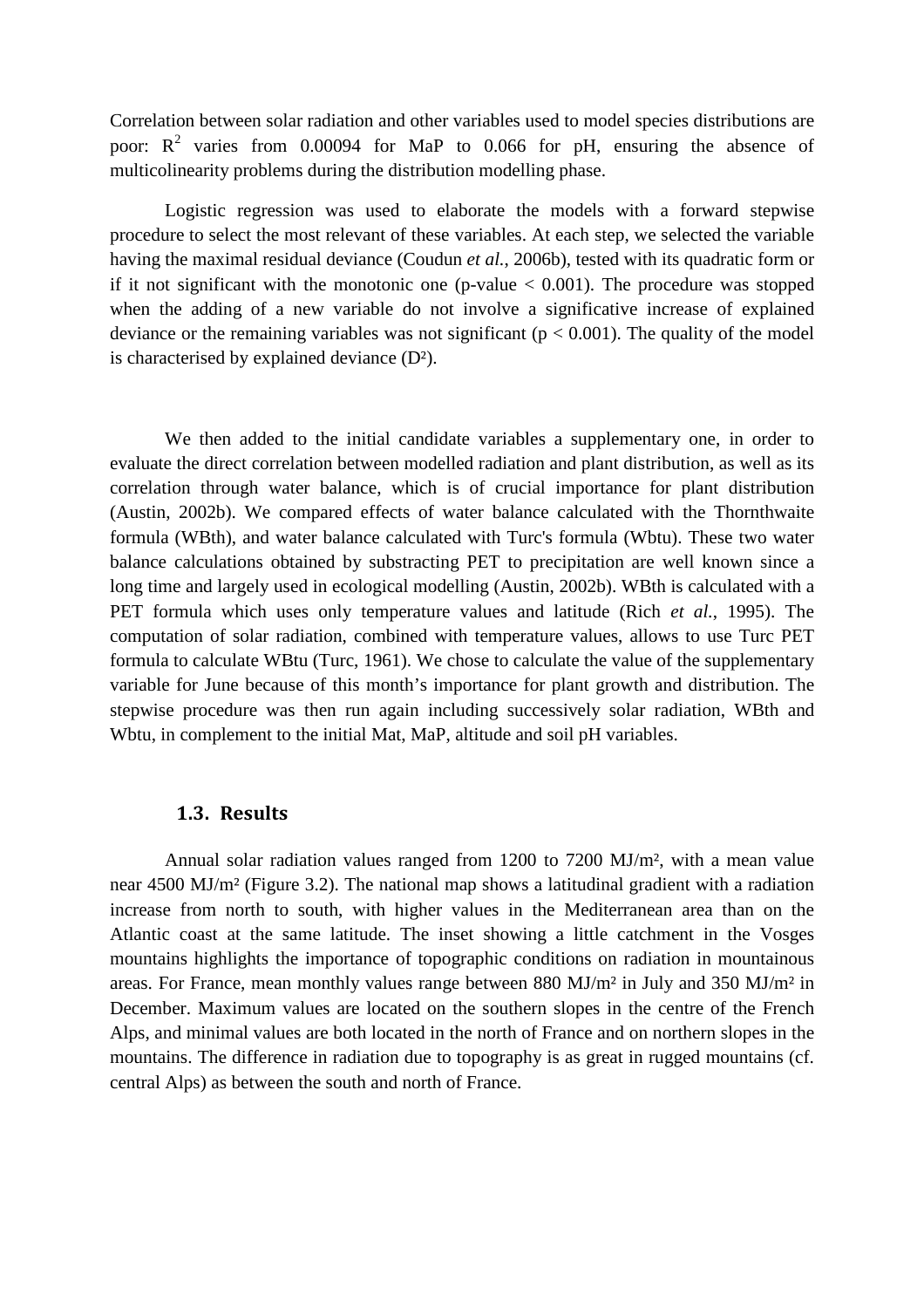

*Figure 3.2: Annual solar radiation (MJ/m²) simulated with the Helios program in France, with an inset showing Cornimont catchment in the Vosges mountains.* 

#### 1.3.1. Validation of radiation model

The 88 stations used for the validation range from 0 to 2780 m in altitude, from 0 to 37 degrees in slope, and cover all aspects. The annual radiation, obtained by summation of the monthly values from the GIS model, is strongly correlated with those measured by Météo France ( $\mathbb{R}^2$  0.78), with a mean annual bias of 30.9 MJ/m<sup>2</sup> (less than 1%) (Figure 3.3, table 3.2). The mean absolute error is 194.50 MJ/m² for a mean global radiation value measured of 4450MJ/m². 67% of stations present a difference between annual measured and modelled values less than 5 % of the measured values, and 93 % show a difference of less 10%, the maximum variation being 18 %. Ten of the stations giving the greatest underestimates are in the same region, in southeastern France (Figure 3.3). The problem of radiation estimation in this area could be due to differences in reflectance for the soils of Mediterranean regions, or an overestimation of cloudiness. For all stations, the examination of monthly values shows a summer overestimation and a winter underestimation of the model as compared to the measured data, the bias being reduced for the two equinoxes (table 3.2). The correlation between the model and the measured values is better in winter  $(R<sup>2</sup> = 0.88$  in December or January, the lowest  $R^2$  being 0.60 in April or May).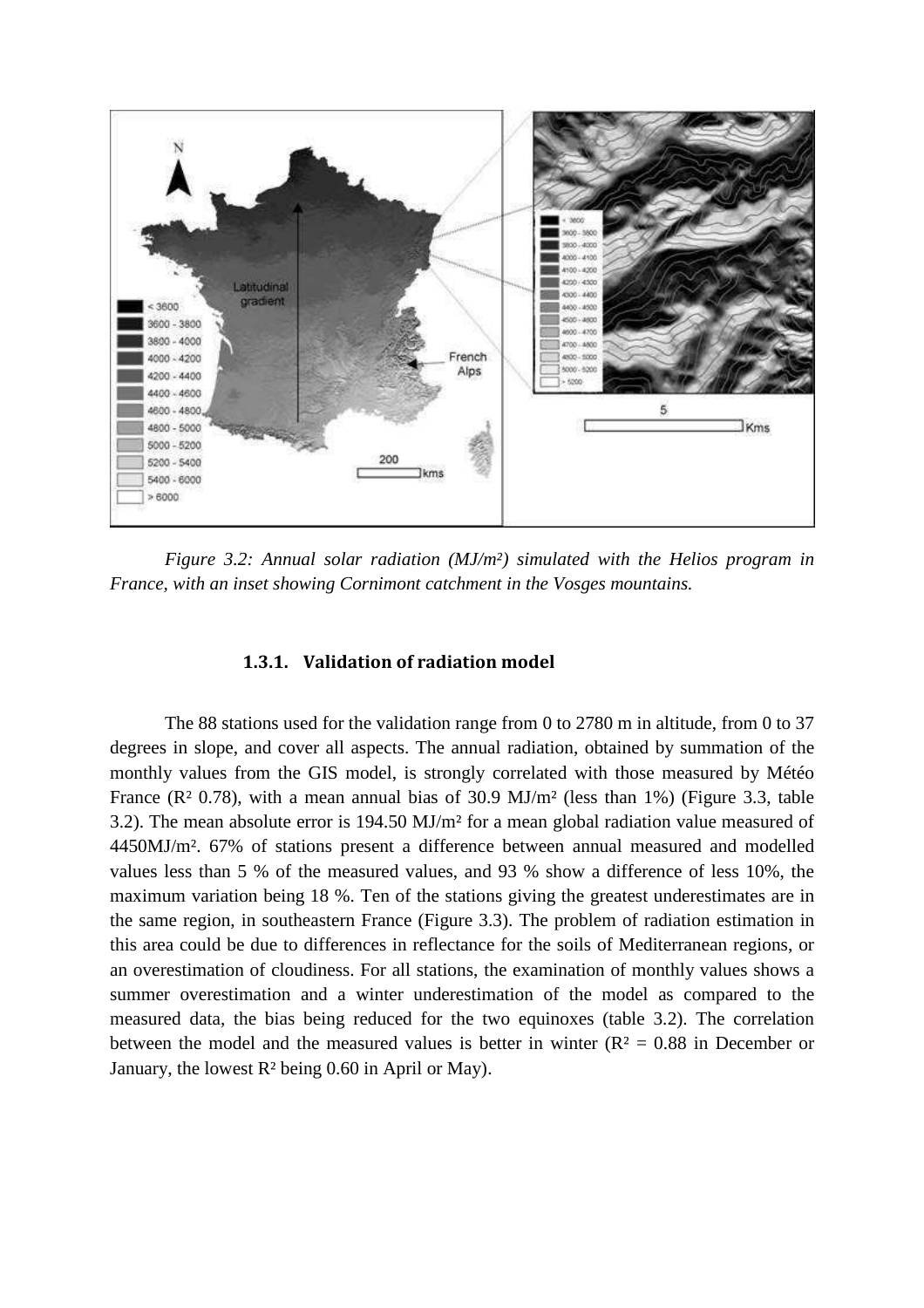|        | January |         |         |      |                |                  |      |      | February March April May June July August September October November December Annual |         |         |       |        |
|--------|---------|---------|---------|------|----------------|------------------|------|------|--------------------------------------------------------------------------------------|---------|---------|-------|--------|
| MF     | 128.7   | 190.9   |         |      |                |                  |      |      | 350.1 454.8 582.6 619.3 648.5 571.6 397.4 253.9                                      |         | 147.0   | 105.4 | 4450.2 |
| Helios | 111.7   |         |         |      |                |                  |      |      | 174.0 336.9 467.6 606.0 661.2 681.5 580.5 401.7                                      | 239.8   | 128.9   | 91.5  | 4481.2 |
| bias   | $-17.0$ | $-16.9$ | $-13.2$ |      | 12.8 23.4 41.9 |                  | 33   | 8.9  | 4.3                                                                                  | $-14.1$ | $-18.1$ | -13.9 | 30.9   |
| $R^2$  | 0.88    | 0.84    | 0.81    | 0.60 |                | $0.60\quad 0.62$ | 0.68 | 0.65 | 0.72                                                                                 | 0.78    | 0.84    | 0.88  | 0.78   |

*Table 3.2: Comparison of monthly and annual values of Helios radiation with 88 Météo France measurements (MF) (MJ/m²).* 



*Figure 3.3: Relationship between annual solar radiation measured at Météo France stations and Helios values (MJ/m²)* 

We tested the Helios model using data from eleven measured ground stations with a slope of more than  $5^{\circ}$  (maximum value = 38°, mean value = 14°). These stations have a mean absolute error of 305 MJ/m² for a mean annual global radiation of 4417 MJ/m², which can be compared to 194.5 MJ/m² for all ground stations. However, it was not possible to link mean absolute error with slope (p>0.05). This logical slight increase in error could be explained by the complexity of calculation in rugged areas, the fine scale variation of cloudiness (effect of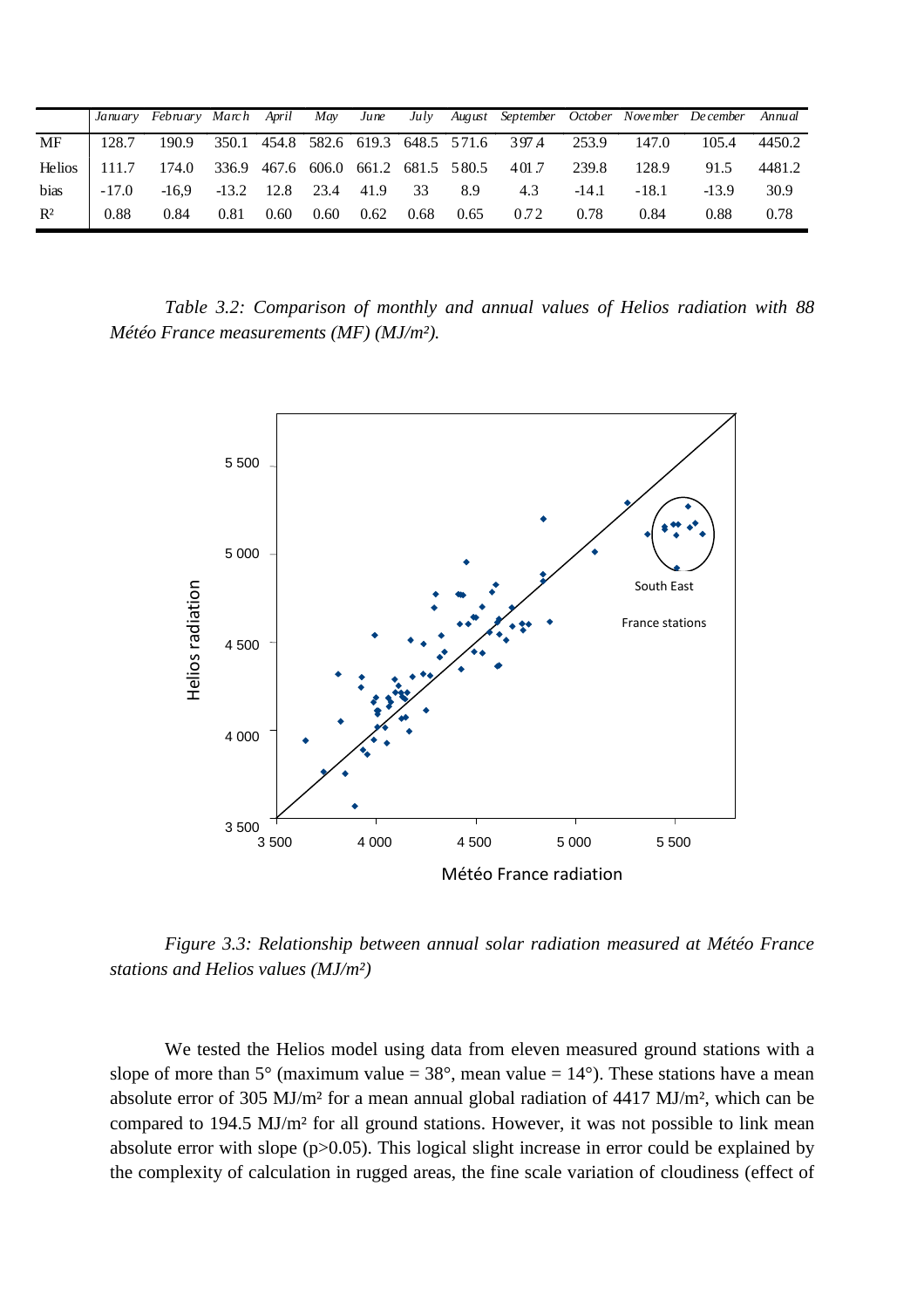valleys or tops), and the precision of localisation of meteorological stations (100 m). The second limitation is the DEM resolution (50 m), which could average micro-topographic changes and modify slope and aspect values.

This GIS calculation, done for the median day and extrapolated to the month, does not show sizeable variation as compared to the monthly values obtained from the summation of all days of the month. The test made for 17 weather stations for March showed an average difference with measured value of 19.92 MJ/m<sup>2</sup> with the one-day calculation and 19.69 MJ/m<sup>2</sup> for the 30-day calculation. It is thus possible to calculate radiation over long periods using only the median day, which is quicker and sufficiently accurate. On the scale of France, the comparison with another origin of cloudiness (CRU data, (New *et al.*, 1999)) shows locally important differences. For example, we have about 1.20 oktas of variation for June with CRU data, in southwestern France, involving more than 11% of radiation differences, with worse results when using CRU cloudiness.

#### **1.3.2.** Sensitivity analysis

We characterised the relationship between the calculated global radiation and slope, aspect, altitude, latitude and cloudiness. An increase in cloudiness or latitude involves a decrease in radiation, while high altitudes receive more radiation than lower ones. For June, the difference in latitude between the south and north of France (approximately 10°) compensates for an elevation of 700 metres on radiation values: both involve a change of about 20 MJ/m² (Figure 3.4). The relationships between altitude or latitude and radiation are both almost linear. An increase of 100 metres in altitude involves an increase in radiation of 4.4 MJ/m² in December and 14.7 MJ/m² in June. Radiation values decrease naturally with latitude, this drop being greater at the equinoxes and smaller at the solstices, mainly at the summer solstice. For example, radiation decreases about 12.2 MJ/m<sup>2</sup> per degree of latitude for March, and 2.7 MJ/m² per degree of latitude for June.



*Figure 3.4: Variation of solar radiation for different conditions of altitude, latitude, and cloudiness (MJ/m²).*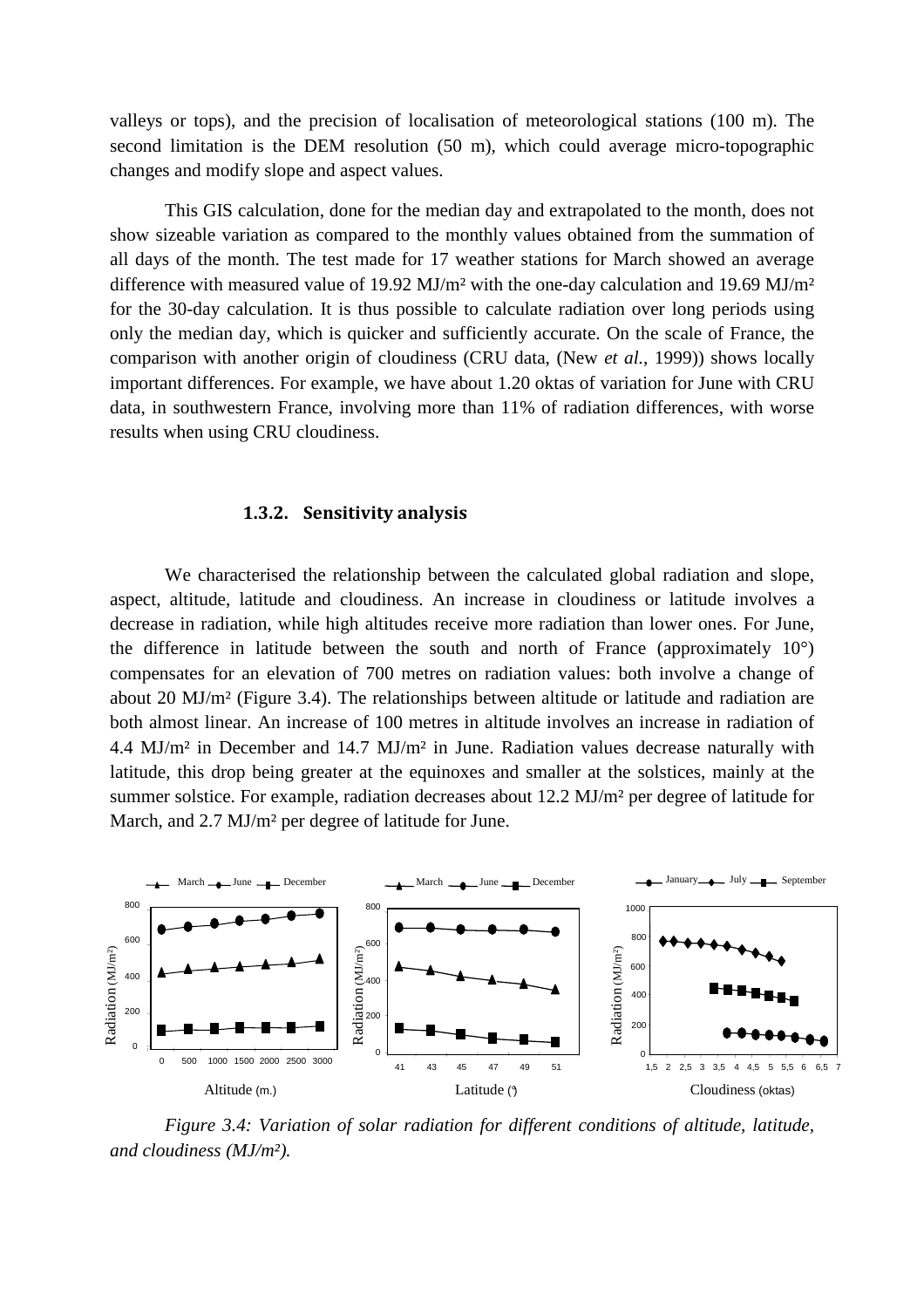We tested variations of cloudiness for three months. January presents the maximum values of nebulosity (3.8 oktas and 6.6 oktas), July is the lowest cloudiness month (between 1.9 and 5.3 oktas), and September presents intermediate values (between 3.3 to 5.7 oktas). An increasing nebulosity between the two extremes recorded at the study site leads to a decrease for radiation of 18.3 MJ $\mu$ <sup>2</sup> per okta for January, 31.0 MJ $\mu$ <sup>2</sup> per okta for July, and 39.2 MJ\m² per okta for September (figure 3.4). Taking into account cloudiness in the calculations improves the model considerably, mainly in the north of France, which is cloudier, as we can see at the representative Météo France ground station of Luxeuil (47°47'12"N, 6°21'54"E, 271 metres altitude, yearly average cloudiness 5.5 oktas) (figure 3.5). For the 88 meteorological ground stations, use of cloudiness values decreases average solar radiation from 21% for December and January to 9% for August.



*Figure 3.5: Solar radiation calculated with Helios with and without cloudiness for the Luxeuil* 

Change in radiation values following the increase in slope depends simultaneously on aspect and the period concerned (figure 3.6). An increase in slope corresponds to a decrease in radiation for east and west aspects (90 or 270°), and particularly for northern exposure. For the southern aspect, an increase in slope is linked to an increase in radiation in winter and to an initial increase followed by a decrease in radiation after 45° of slope in March and 30° in June, caused by the high position of the sun. Radiation variations according to aspect are sizeable for the highest slopes: for March, radiation ranges from 1 to 9 for a slope of 50°, and from 1 to 2 for a slope of 20°. The most important radiation variations due to the slope are observed for northern exposure: for example, the change in slope from 0 to 80° in June involves a division by 4, while the division is by 2 for southern exposure.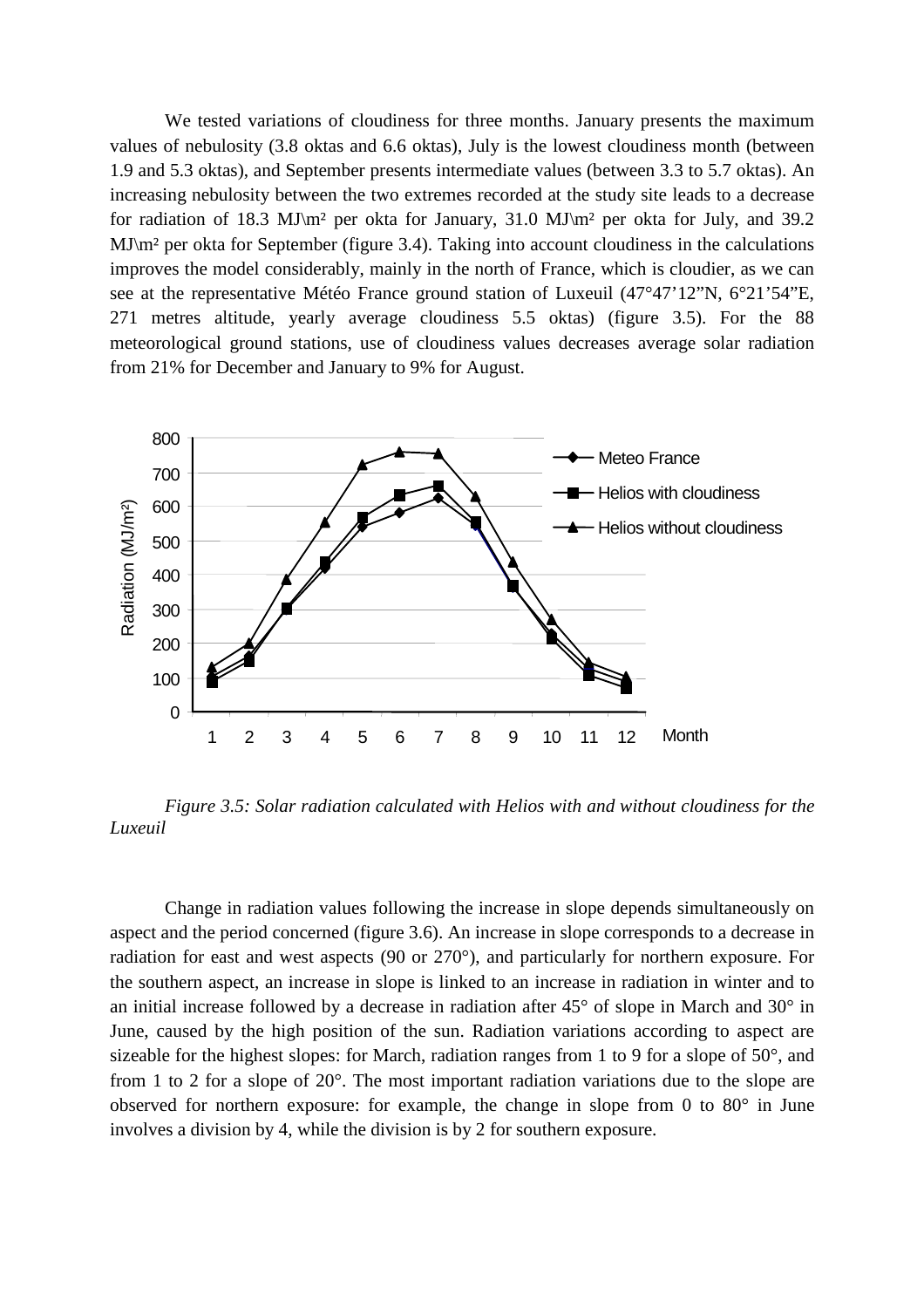

*Figure 3.6: Variation of radiation with slope and aspect (MJ/m²)* 

|                       | <b>France</b><br>(540,000 km <sup>2</sup> )                                                                     |     |               | Lorraine<br>(24,000 km <sup>2</sup> )                                                           |      |                 | Cornimont<br>(2.4 km <sup>2</sup> )                                           |          |                      |  |
|-----------------------|-----------------------------------------------------------------------------------------------------------------|-----|---------------|-------------------------------------------------------------------------------------------------|------|-----------------|-------------------------------------------------------------------------------|----------|----------------------|--|
|                       | Longitude $4^{\circ}44'W$ to $9^{\circ}33'E$<br>Latitude $41^{\circ}20^{\prime}$ N to $51^{\circ}50^{\prime}$ N |     |               | Longitude $4^{\circ}53$ 'E to $7^{\circ}39$ 'E<br>Latitude $47^{\circ}48'N$ to $49^{\circ}37'N$ |      |                 | Longitude $6^{\circ}50$ 'E to $6^{\circ}57$ 'E<br>Latitude 47°57'N to 47°59'N |          |                      |  |
|                       | March                                                                                                           |     | June December | March                                                                                           | June | <b>December</b> | March                                                                         |          | <b>June December</b> |  |
| Altitude (< 3000 m.)  | 77                                                                                                              | 90  | 25            | 23                                                                                              | 37   |                 | 21                                                                            | 34       | 8                    |  |
| Cloudiness            | 106                                                                                                             | 152 | 45            | 5                                                                                               | 8    | 5               | 0                                                                             | $\Omega$ | $\Omega$             |  |
| Latitude              | 122                                                                                                             | 21  | 81            | 9                                                                                               | 7    |                 | 0                                                                             | $\Omega$ | 0                    |  |
| Aspect with slope 5°  | 59                                                                                                              | 24  | 22            | 35                                                                                              | 24   | 14              | 48                                                                            | 29       | 18                   |  |
| Aspect with slope 10° | 114                                                                                                             | 46  | 41            | 87                                                                                              | 50   | 29              | 95                                                                            | 58       | 37                   |  |
| Aspect with slope 20° | 224                                                                                                             | 91  | 81            | 172                                                                                             | 98   | 57              | 187                                                                           | 115      | 72                   |  |
| Aspect with slope 40° | 944                                                                                                             | 170 | 153           | 323                                                                                             | 185  | 106             | N                                                                             | N        | N                    |  |

*Table 3.3: Amplitude of radiation values (MJ/m²) obtained while varying successively each model parameter between its two extremes values for three nested areas. Altitude is limited to 3000 m., and slope to 40°.*  $N = not observed$ .

However, radiation values are not distinguished by the same parameters for different scales. At a scale of a small study site, such as the Cornimont catchment area (2.4 km²), the local parameter changes in topography (slope, aspect, and to a lesser extent, altitude), explain the diversity of radiation values (table 3.3). The larger the surface of calculation, the more the effect of global parameter (latitude and cloudiness) increases, becoming more significant than altitude and aspect on gentle slopes in explaining the diversity of radiation values. For example, for gentle slopes (5°), the effect of latitude or cloudiness is most important than topography effect at the scale of France for March. However, for steep slopes (approximately 40°), aspect is the parameter involving the greatest radiation change on the scale of France. The incidence of parameter variations on radiation is also dependent on the time of year. This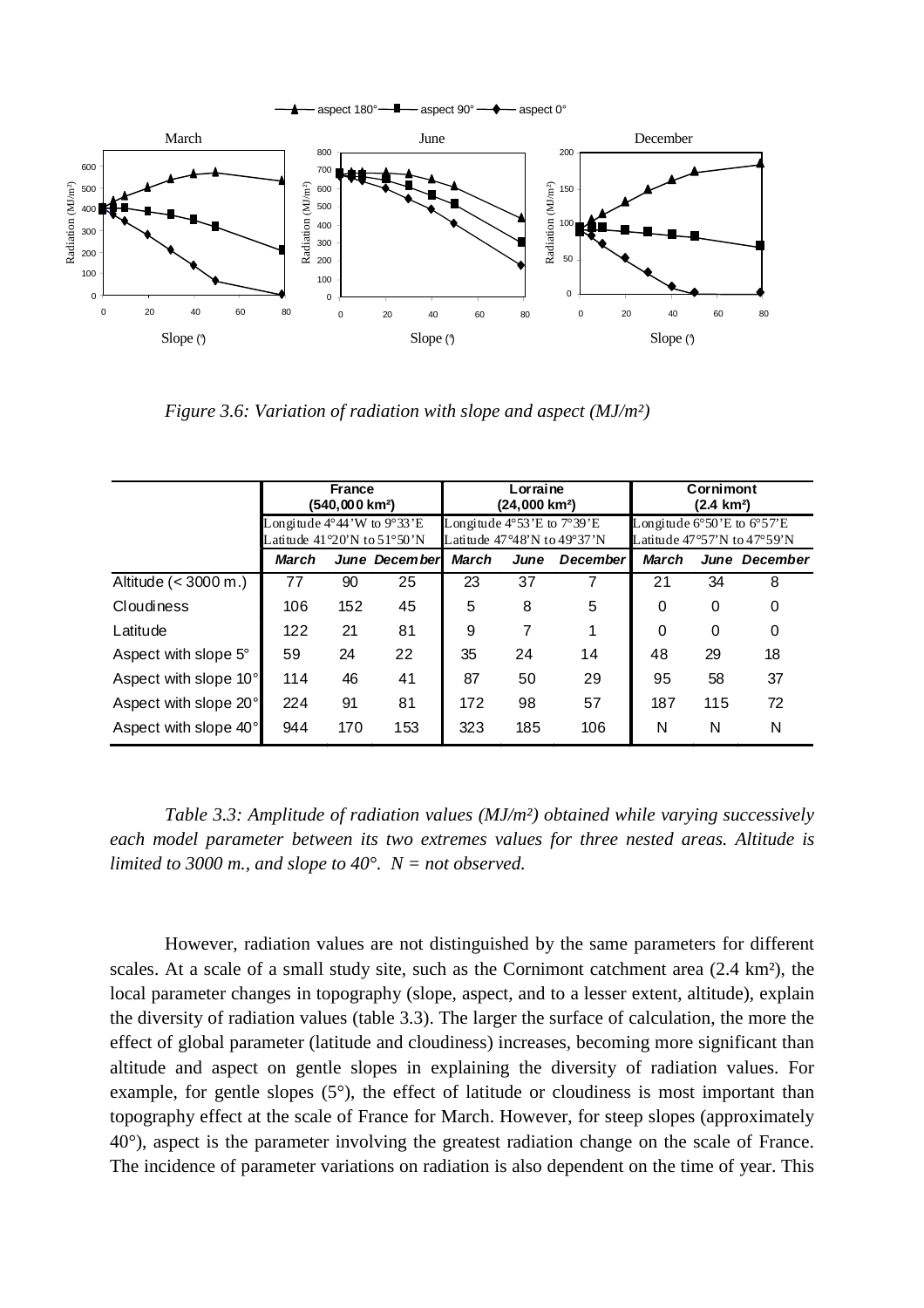is particularly true for aspects with high slope, and latitude, which is more important in March, and for cloudiness, which has a greater effect in June, for large territories.

# 1.3.3. Large-scale plant distribution modelling using solar radiation

The distribution modelling highlights a significant effect  $(p<0.001)$  of calculated radiation for the three studied species. The D² with univariate radiation models reach 0.043, 0.018 and 0.100 for *Acer pseudoplatanus*, *Abies alba*, and *Quercus pubescens*, respectively. Temperature and precipitation are the most important variables in predicting the distribution of *Acer pseudoplatanus* and *Abies alba*, and pH is most important in predicting distribution of *Quercus pubescens*, according to the deviance criterion. Including solar radiation in the initial Altitude-MaT-MaP-pH model involves a significant increase in D² for the three studied species (Table 3.4). The response of *Acer pseudoplatanus* and *Abies alba* to solar radiation is decreasing, and the response of *Quercus pubescens* is increasing, according to knowledge of these species (Rameau *et al.*, 1993). Solar radiation acts in complement to other climatic or soil variables to explain these tree species distributions. The effect of water balance calculated using the Thornthwaite formula is significant for each species but it is systematically lower than the effect of water balance calculated with Turc's formula including solar radiation modelled with Helios (Table 3.4).

| Species                    | Acer pseudoplatanus Abies alba Quercus pubescens |       |       |
|----------------------------|--------------------------------------------------|-------|-------|
| occurrence                 | 819                                              | 1172  | 905   |
| rad <sub>6</sub>           | 0.043                                            | 0,018 | 0,100 |
| pH, MaT, MaP, DEM          | 0.184                                            | 0,332 | 0,328 |
| pH, MaT, MaP, DEM + rad6   | 0,217                                            | 0,352 | 0,343 |
| pH, MaT, MaP, DEM + WBth6  | 0,197                                            | 0,347 | 0,337 |
| pH, MaT, MaP, DEMt + Wbtu6 | 0,235                                            | 0,364 | 0,358 |

*Table 3.4: Occurrence of Acer pseudoplatanus, Abies alba, and Quercus pubescens (n = 6219), and explained deviance (D²) for the models of distribution. June solar radiation (rad6), pH, mean annual temperature (MaT), mean annual precipitation (MaP), altitude (Alt), June Thornthwaite and Turc water balance (WBth6, WBtu6) are used depending on the models.* 

Each model was improved by addition of solar radiation, directly or included in water balance calculated with Turc's formula. The best results without radiation were obtained using WBth (respectively D² 0.197, 0.347 and 0.337 for *Acer pseudoplatanus*, *Abies alba*, and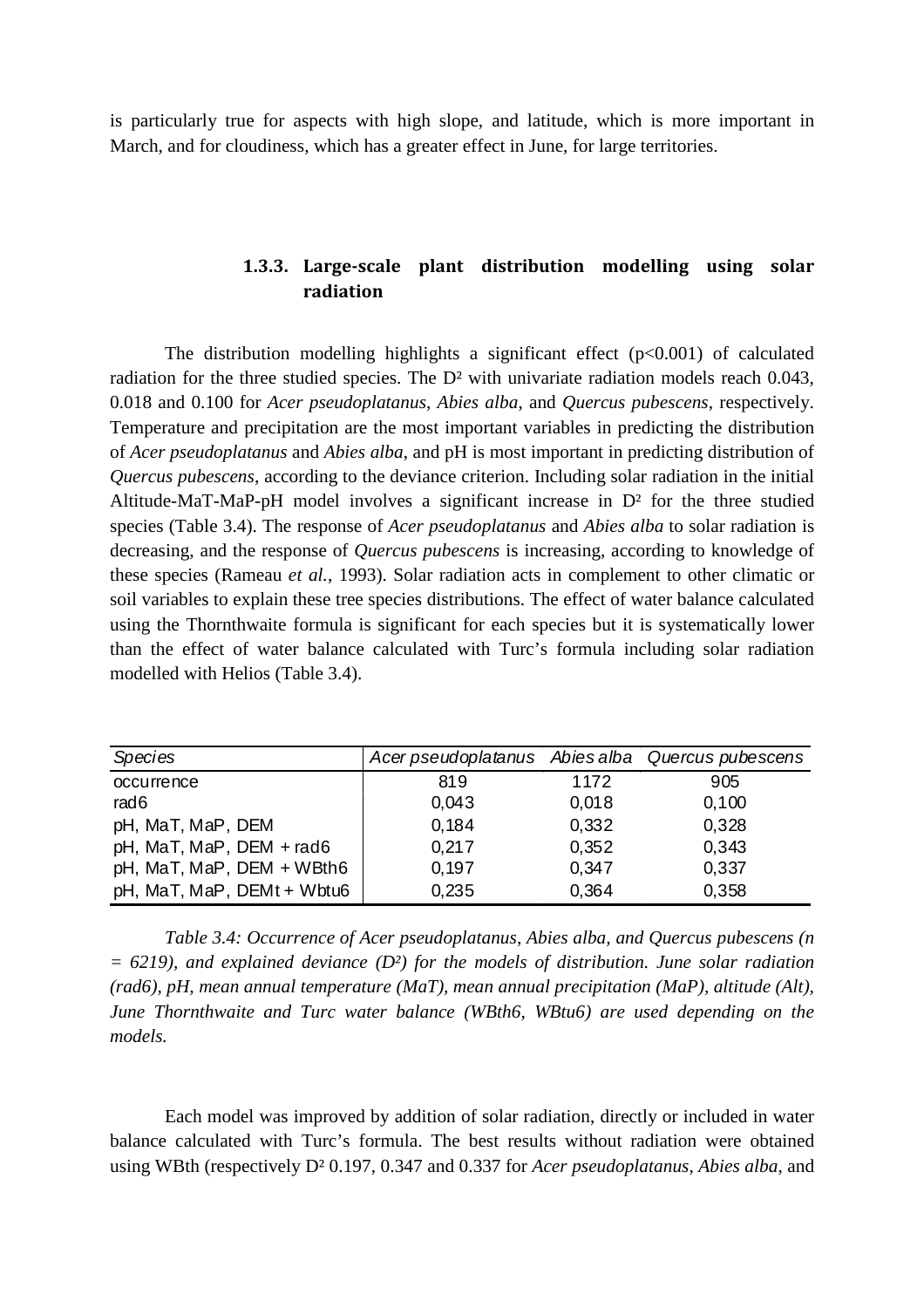*Quercus pubescens*). When solar radiation is available, the best models used WBtu and D² increased to 0.235, 0.364, and 0.358 for the same three species.

### **1.4. Discussion, conclusion**

Models using precise solar radiation taking topographical characteristics into account are generally carried out on a local to regional scale (Miller and Franklin, 2002; Ohmann and Gregory, 2002), but not on a larger scale, such as a country or continent (Turner *et al.*, 2004; Thuiller *et al.*, 2005b), due to the difficulty of calculating accurate data. Also, solar radiation is rarely used to model plant distribution over large territories.

We elaborated the Helios program, necessiting few input parameter largely available over the world, in order to calculate fine resolution spatially distributed solar radiation over large areas, with good accuracy. Helios, checked for France by comparing model outputs with data measured at weather stations, distinguished both global variability and local topographic conditions, which is not possible directly with interpolations from weather station or with layers provided by satellite imagery (Hofierka and Suri, 2002). We showed by a sensitivity analysis the importance of each one of these components depending of the scale, topographical effects having a major effect until regional scale, but requiring to be combined with latitude and cloudiness beyond.

The tests carried out stressed the importance of cloudiness to limit bias of radiation estimations at broad scale. Mean annual overestimation of the calculated radiation was 0.7% for the 88 weather stations used with the overcast model, and 17.25% with the clear sky model. Cloudiness improves consequently the model despite the few meteorological stations used for interpolation. In our study, the interpolated ground measurements from a meteorological network are more efficient than CRU datas (New *et al.*, 1999), that can nevertheless be used if no meteorological station datas are available.

It is difficult to compare the results of this calculation with data from other studies because of the lack of published validation for many models, and the important differences in methodology for the others. Reuter et al (Reuter *et al.*, 2005) calculated differences between measured values and simulated irradiance with the SRAD model for two weather stations in Germany, with differences of 6.34% and 7.31% for July, compared with 5.09% for the July average of the 88 weather stations used in this study. Kang et al (Kang *et al.*, 2002) also compared the results of three different models with 5 weather stations located in Korea and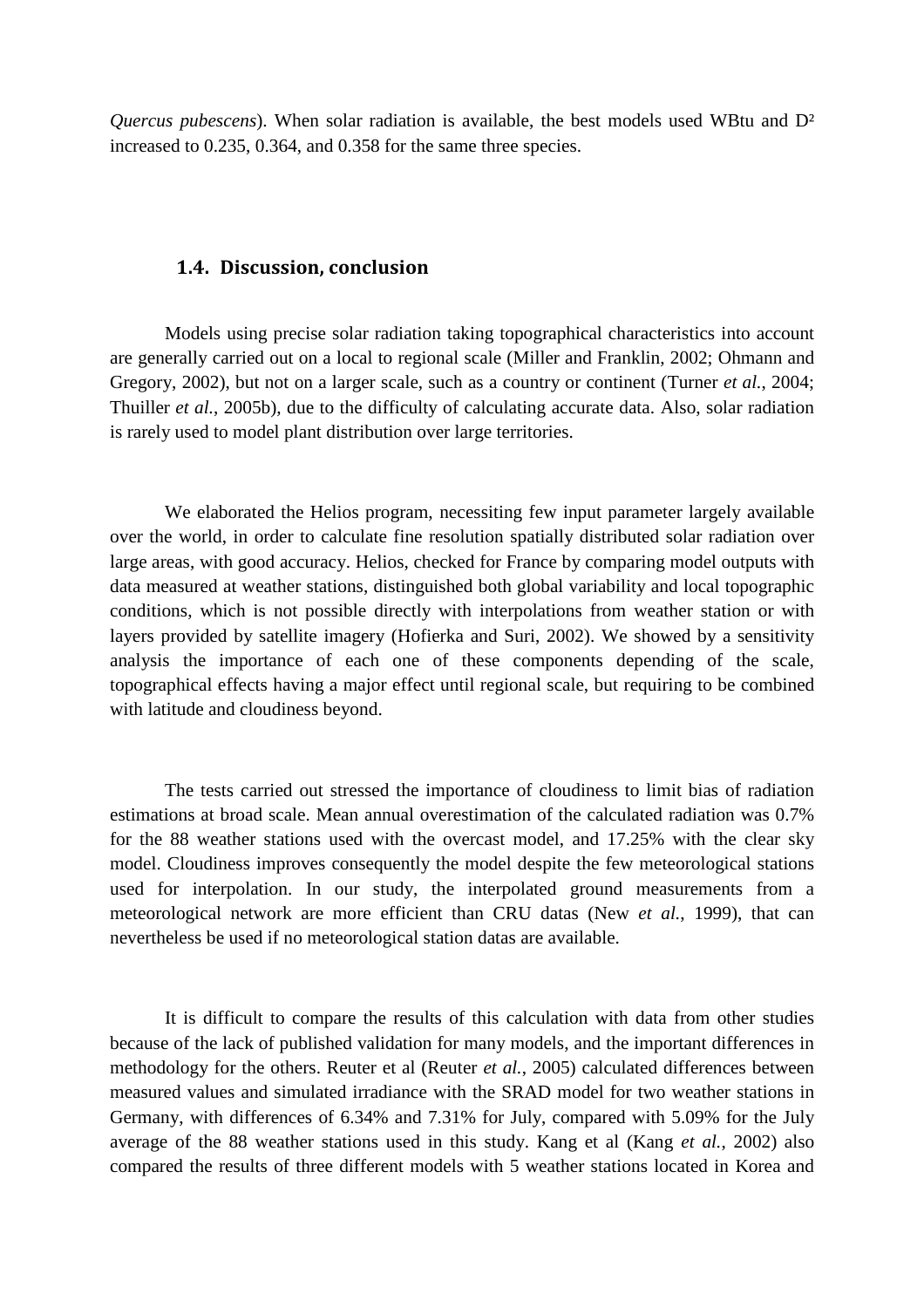obtained a 16.8% underestimation for the annual values with one model and an overestimation of respectively 20% and 1.6% for the two other models, compared with a 0.7% overestimation by Helios in our study. Nevertheless, calculations should be done at the same place, with the same protocol and with the same ground control points to compare the effectiveness of different models.

Helios is suited to large-scale plant distribution studies: it enhanced directly or indirectly, through water balance, the predictive performance of the models for the three species studied. Using solar radiation in water balance based on Turc formula for PET calculation seems to be more effective than its use alone. The efficiency of this index is confirmed by its successful use in tree growth prediction (Pinto *et al.*, accepted). The spatially-distributed nature of information provided by Helios allows to include solar radiation in predictive distribution maps of plant species.

The model could be improved in different ways. The amount of clouds may vary in short distances, particularly in rugged terrain where we shown radiation estimations are less well estimated than elsewhere. A refinement of spatial and temporal cloudiness variability could be a major improvement, using satellite cloud measurements for example. The quality of the DEM is also important : errors in slope and aspect values as well as DEM resolution can generate significant differences in results. Make varying albedo depending of soil cover and season instead of the use of a constant value should also improve evaluation of terrainreflected irradiance, particularly in mountainous areas where snow coverage has a high albedo, or in Mediterranean regions where the vegetation cover is discontinuous and the solar radiation systematically under-estimated. However, the estimation of this variable requires precise information about land cover, difficult to obtain at fine resolution. The best numerical data available for Europe is the 1 km² gridded Corine Land Cover layer. It could be possible to estimate values of albedo per vegetation units, or to directly use albedo values recorded by remote sensing. The estimation of radiation at soil level under forest cover could also be developed, for example using locally hemispherical viewshed or a Lidar DEM to obtain spatial information about tree shadowing.

Plant distribution modelling require to work over large territories, the extent of the study site should range beyond the observed environmental limits of the species distribution to identify all the conditions the species can live. However, large scale models generally don't take into account topography effect which is an important driver of ecological processes that acts as a local filter, allowing to distinguish favourable from unfavourable habitats inside the species range areas. Also, producing ecological GIS layers describing finely biophysical factors over large territories is an important stake in the next years. Our work allows to produce fine resolution solar radiation maps, and, by combination with other climatic datas, to derived drought indices, easy to use for plant ecologists from local to large scale. These data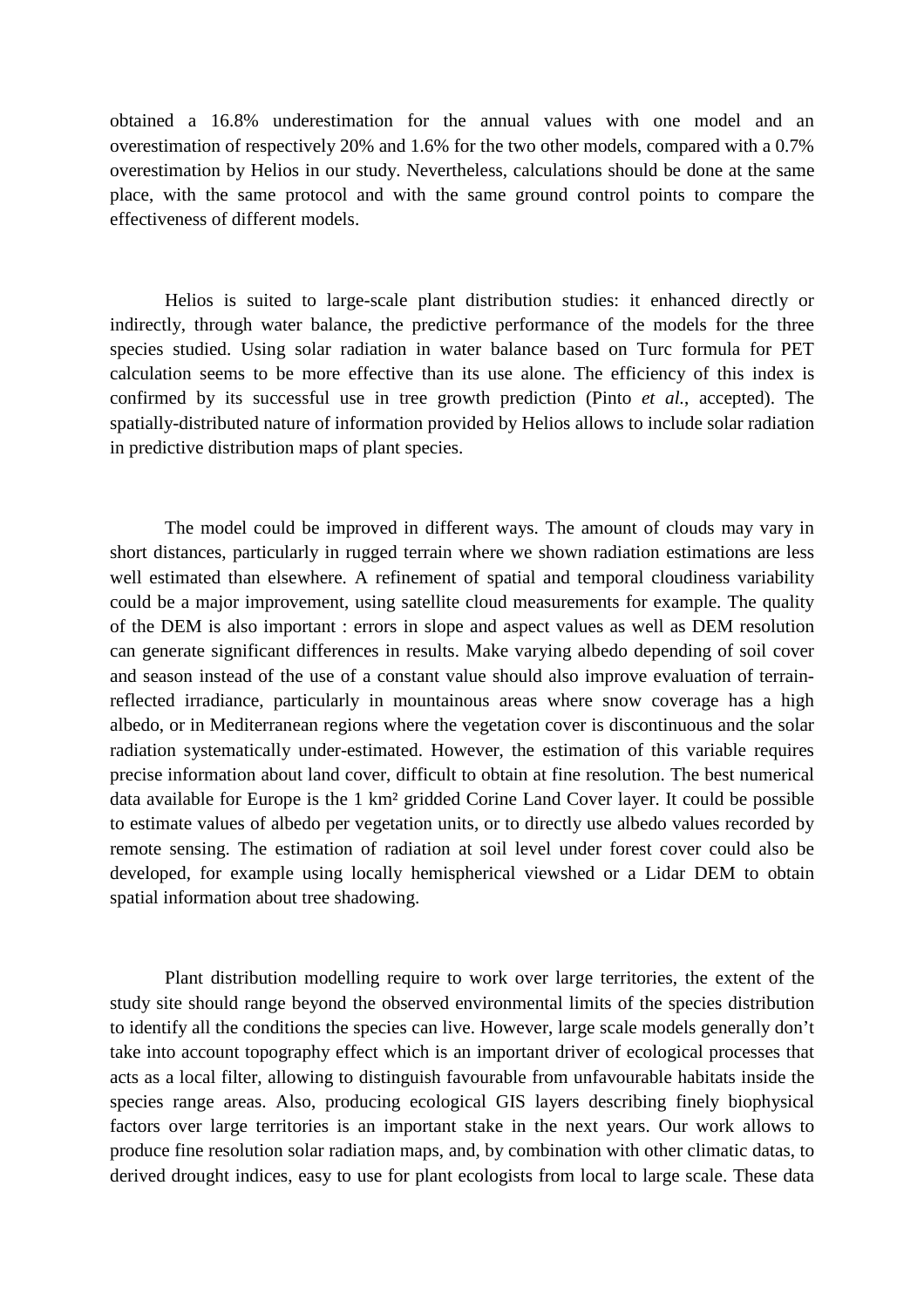allow to improve spatial distribution models and species behaviour analysis, an information particularly useful for ecosystem management in the actual global change context.

## **Acknowledgements**

The authors wish to thank the anonymous reviewers for their valuable comments. This study was carried out with financial support from the Forest Ecosystems public-interest group (GIP-ECOFOR).

### **References**

[1] Austin M.P., Spatial prediction of species distribution: an interface between ecological theory and statistical modelling, Ecological Modelling 157 (2002) 101-118.

[2] Benichou P., Le Breton O., Prise en compte de la topographie pour la cartographie des champs pluviométriques statistiques, La Météorologie 7 (1987) 23-34.

[3] Brang P., Von Felten S., Wagner S., Morning, noon, or afternoon: does timing of direct radiation influence the growth of Picea abies seedlings in mountain forests?, Annals of Forest Science 62 (2005) 697-705.

[4] Brisse H., de Ruffray P., Grandjouan G., Hoff M., European vegetation survey. The phytosociological database "Sophy". Part 1. Calibration of indicator plants. Part 2. Socioecological classification of the relevés, Annali di botanica 53 (1995) 177-223.

[5] Campbell G.S., Fundamentals of radiation and temperature relations, in: O.L. Lange P.S., Nobel, C.B. Osmond and H. Ziegler (Ed.), Physiological plant ecology I: Responces to the physical

environment. Encyclopedia of plant physiology 12A., Springer New York, 1981, pp. 11-40.

[6] Cooper P.I., The Absorption of Solar Radiation in Solar Stills, Solar Energy 12 (1969).

[7] Coudun C., Gégout J.C., Quantitative prediction of the distribution and abundance of Vaccinium myrtillus (L) with climatic and edaphic factors in french forests, 48th IAVS Symposium, Lisbonne, 2005, pp. 1-19.

[8] Coudun C., Gégout J.C., Piedallu C., Rameau J.C., Soil nutritional factors improve models of plant species distribution: an illustration with Acer campestre (L.) in France, Journal of Biogeography (2006).

[9] Davis F., Goetz S., Modeling vegetation pattern using digital terrain data, Landscape Ecology vol. 4 no. I (1990) pp 69-80.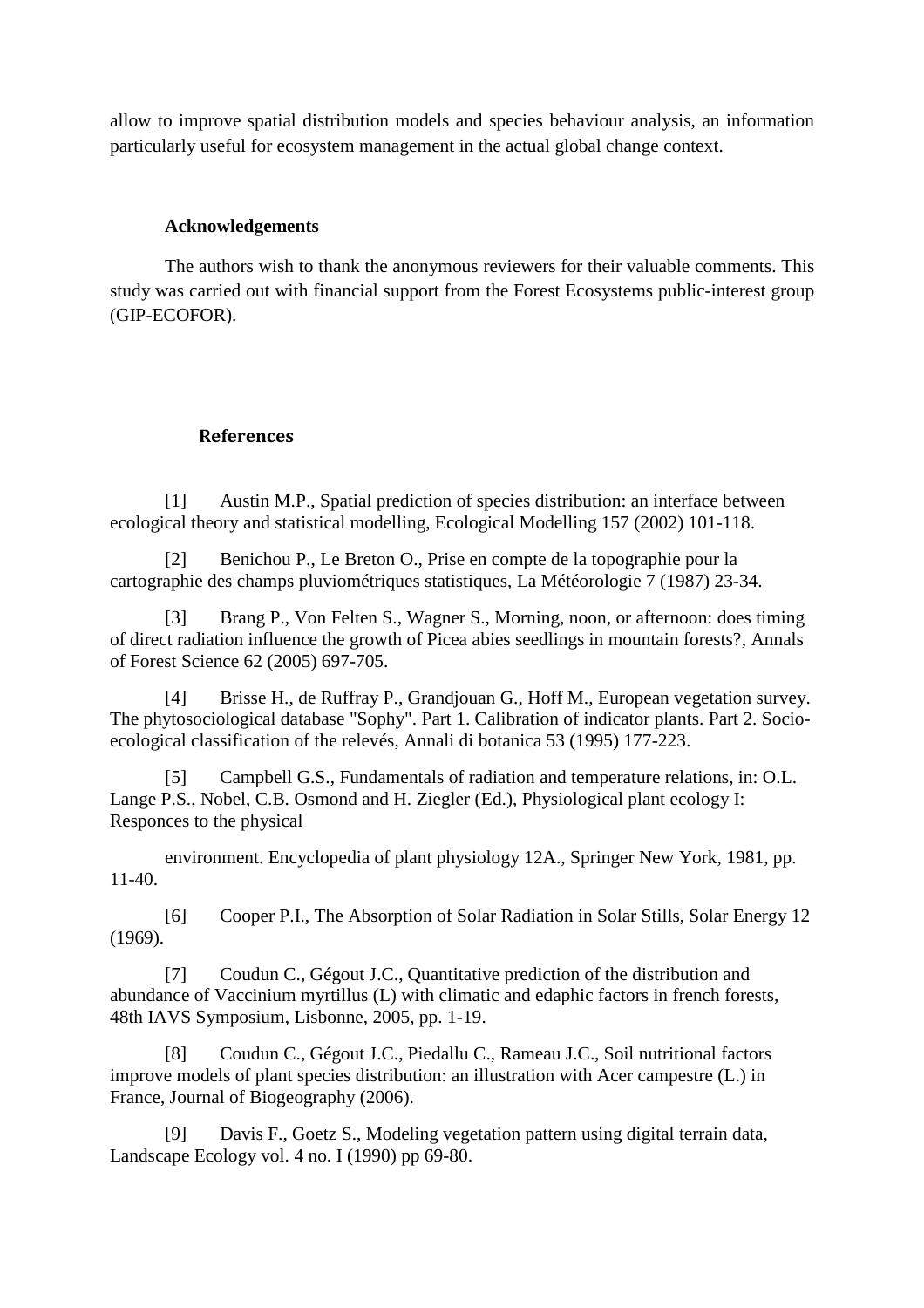[10] Dubayah R., Modelling a solar radiation topoclimatology for the rio grande river basin, journal of vegetation science 5 (1994) 627-640.

[11] Dubayah R., Loechel S., Modeling topographic solar radiation using GOES data, Journal of Applied Meteorology 36 (1997) 141-154.

[12] Dubayah R., Rich P.M., Topographic Solar-Radiation Models for Gis, International Journal of Geographical Information Systems 9 (1995) 405-419.

[13] Dubayah R., Vankatwijk V., The Topographic Distribution of Annual Incoming Solar-Radiation in the Rio-Grande River Basin, Geophysical Research Letters 19 (1992) 2231-2234.

[14] Duguay C.R., Radiation modelling in mountainous terrain : review and status, Mountain research and development 13 (1993) 339-357.

[15] Elith J., Graham C.H., Anderson R.P., Dudik M., Ferrier S., Guisan A., Hijmans R.J., Huettmann F., Leathwick J.R., Lehmann A., Li J., Lohmann L.G., Loiselle B.A., Manion G., Moritz C., Nakamura M., Nakazawa Y., Overton J.M., Peterson A.T., Phillips S.J., Richardson K., Scachetti-Pereira R., Schapire R.E., Soberon J., Williams S., Wisz M.S., Zimmermann N.E., Novel methods improve prediction of species' distributions from occurrence data, Ecography 29 (2006) 129-151.

[16] Franklin J., Predictive vegetation mapping: Geographic modelling of biospatial patterns in relation to environmental gradients, Progress in Physical Geography 19 (1995) 474-499.

[17] Fu P., Rich P.M., A geometric solar radiation model and its applications in agriculture and forestry, Computers and Electronics in Agriculture 2003 (2002) 25-35.

[18] Gates D.M. (Ed.), Biophysical ecology, New York, 1980.

[19] Gégout J.C., Coudun C., Bailly G., Jabiol B., EcoPlant: a forest site database linking floristic data with soil and climate variables, Journal of Vegetation Science 16 (2005) 257-260.

[20] Guisan A., Thuiller W., Predicting species distribution: offering more than simple habitat models., Ecology Letters 8 (2005) 993-1009.

[21] Guisan A., Zimmermann N.E., Predictive habitat distribution models in ecology, Ecological Modelling 135 (2000) 147-186.

[22] Hetrick W.A., Rich P.M., Barnes F.J., Weiss S.B., GIS-based solar radiation flux models. GIS, Photogrammetry and Modeling 3: 132-43., American Society for Photogrammetry and Remote Sensing Technical papers GIS Photogrammetry and Modelling, vol. 3 (1993) 132-143.

[23] Hofierka J., Suri M., The solar radiation model for Open source GIS: implementation and applications (2002), Open source GIS - GRASS User conference 2002, trento, Italy, 2002.

[24] Horsch B., Modelling the spatial distribution of montane and subalpine forests in the central Alps using digital elevation models, Ecological Modelling 168 (2003) 267-282.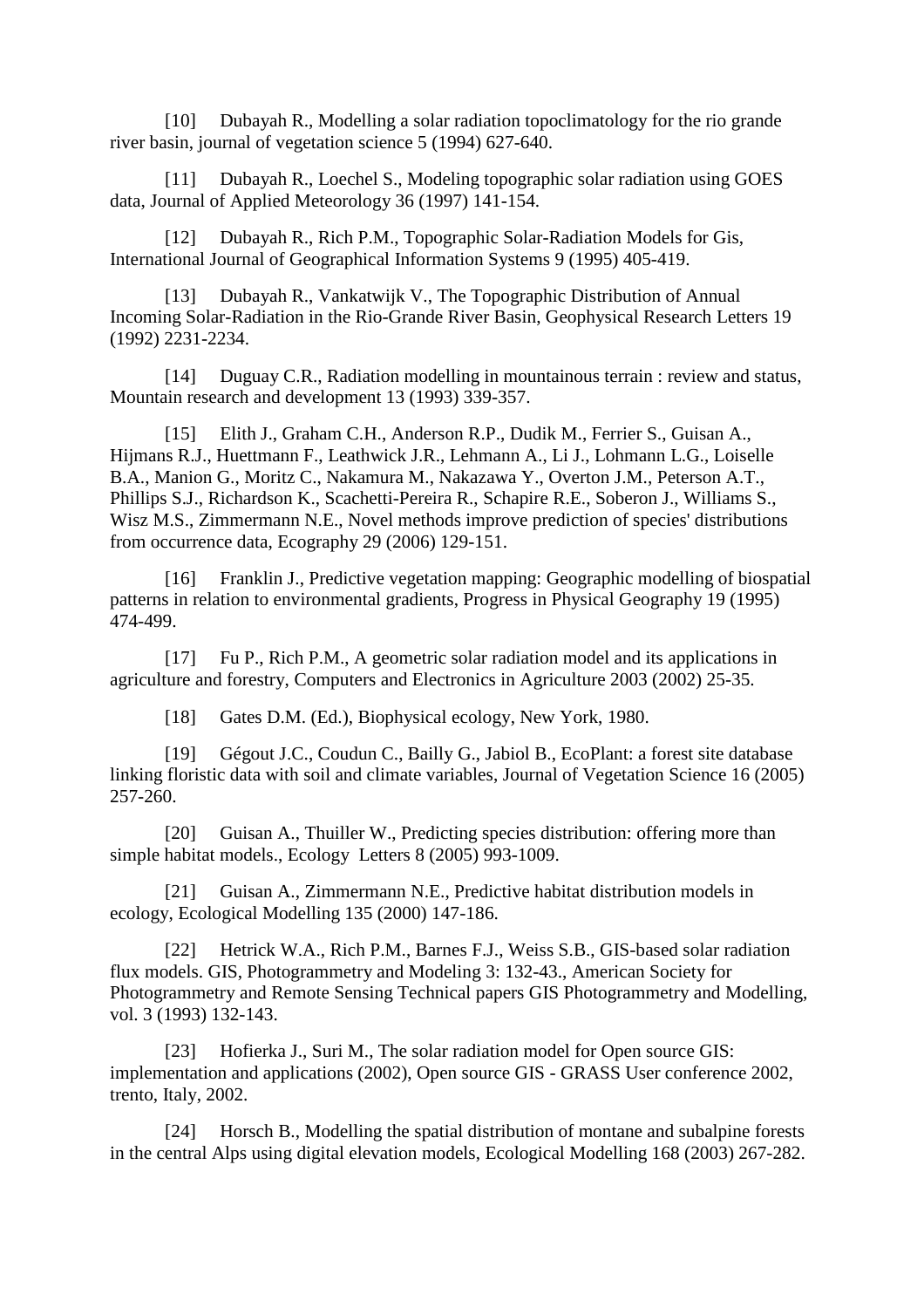[25] Huld T.A., Šúri M., Dunlop E.D., GIS-based Estimation of Solar Radiation and PV Generation in Central and Eastern Europe on the Web., 9th EC-GI&GIS Workshop, Coruña (Spain), 2003.

[26] Kang S.Y., Kim S., Lee D., Spatial and temporal patterns of solar radiation based on topography and air temperature, Canadian Journal of Forest Research Journal Canadien de la Recherche Forestiere 32 (2002) 487-497.

[27] Kasten F., Czeplak G., Solar and terrestrial radiation dependent of the amount and type of cloud, Solar energy 24 (1980) 177-189.

[28] Kreith F., Kreider J.F., Principles of solar engineering, Hemisphere Publishing Corp, Washington, D.C., 1978.

[29] Kumar L., Skidmore A., Radiation-vegetation relationships in a Eucalyptus forest, Photogrammetric Engineering & Remote Sensing 66 (2000) 193-204.

[30] Kumar L., Skidmore A.K., Knowles E., Modelling topographic variation in solar radiation in a GIS environment, International Journal of Geographical Information Science 11 (1997) 475-497.

[31] Lebourgeois F., Climatic signal in annual growth variation of Silver Fir (Abies alba Mill.) and Spruce (Picea abies Karst) from the French Permanent Plot Network (RENECOFOR), Annals of Forest Science (2007).

[32] Lehmann A., Leathwick J.R., Overton J.M., Assessing New Zealand fern diversity from spatial predictions of species assemblages, Biodiversity & Conservation 11 (2002) 2217-2238.

[33] List R.J., Smithsonian Meteorological Tables, 6th rev. ed., Smithsonian Institution, Washington DC, USA, 1984.

[34] Liu B.Y., Jordan R.C., The interrelationship and characteristic distribution of direct, diffuse and total solar radiation, Solar Energy 4 (1960) 1-19.

[35] McCullagh P., Nelder J.A., Generalized linear models, Chapman & Hall, London, UK, 1997.

[36] Meentemeyer R.K., Moody A., Franklin J., Landscape-scale patterns of shrubspecies abundance in California chaparral: The role of topographically mediated resource gradients, Plant Ecology 156 (2001) 19-41.

[37] Miller J., Franklin J., Modeling the distribution of four vegetation alliances using generalized linear models and classification trees with spatial dependence, Ecological Modelling 157 (2002) 227-247.

[38] Moser D., Dullinger S., Englisch T., Niklfeld H., Plutzar C., Sauberer N., Zechmeister H.G., Grabherr G., Environmental determinants of vascular plant species richness in the Austrian Alps, Journal of Biogeography 32 (2005) 1117-1127.

New M., Hulme M., Jones P., Representing twentieth-century space-time climate variability. Part I: Development of a 1961-90 mean monthly terrestrial climatology, Journal of Climate 12 (1999) 829-856.